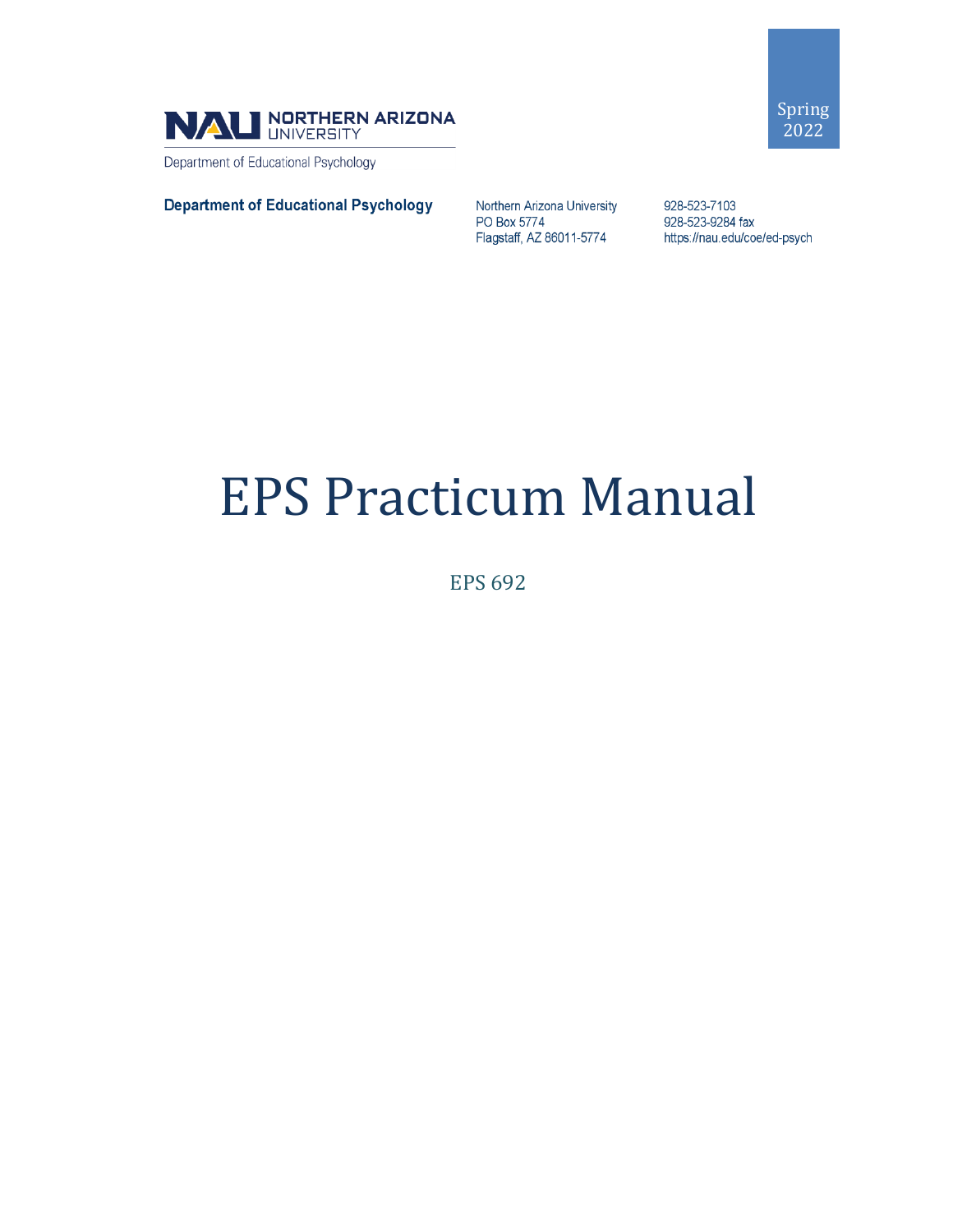# **Table of Contents**

| <b>GUIDELINES FOR MASTER'S PRACTICUM HOURS CONDUCTED ON SITE/FIELD MASTER'S</b> |  |
|---------------------------------------------------------------------------------|--|
|                                                                                 |  |
|                                                                                 |  |
|                                                                                 |  |
|                                                                                 |  |
| DOCUMENTATION NEEDED BY COE OFFICE (1) current copy of vita/resume (2) current  |  |
| <b>GUIDELINES FOR MASTER'S PRACTICUM HOURS CONDUCTED IN LAB MASTER'S</b>        |  |
|                                                                                 |  |
|                                                                                 |  |
|                                                                                 |  |
|                                                                                 |  |
|                                                                                 |  |
|                                                                                 |  |
|                                                                                 |  |
|                                                                                 |  |
|                                                                                 |  |
| <b>CLIENTS WHO ARE POTENTIALLY SUICIDAL OR HARMFUL TO OTHERS  15</b>            |  |
|                                                                                 |  |
|                                                                                 |  |
| GUIDELINES FOR WORKING WITH CLIENTS AND COMPLETING REQUIRED FORMS  17           |  |
|                                                                                 |  |
|                                                                                 |  |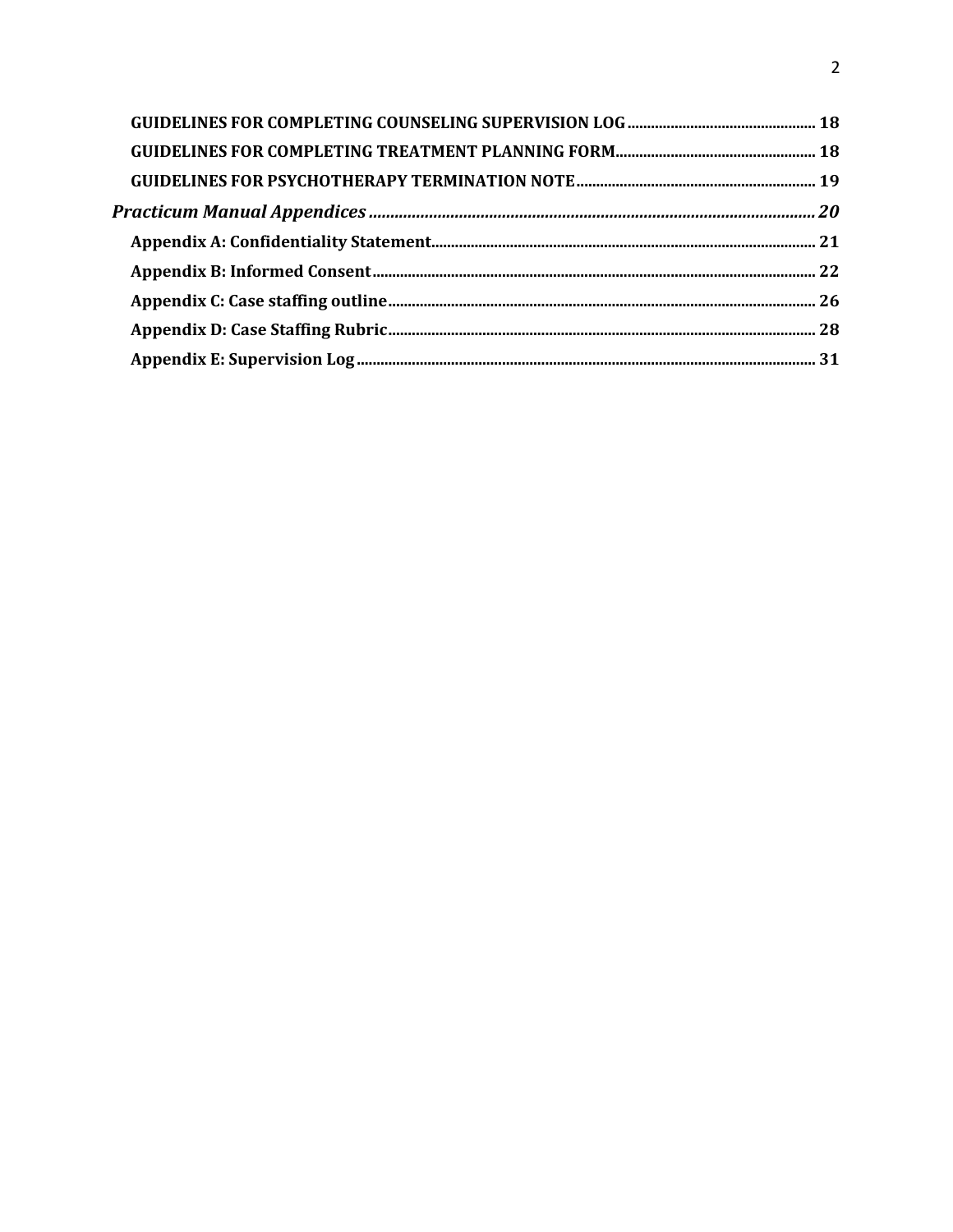# <span id="page-3-0"></span>**INTRODUCTION**

# PLEASE NOTE THAT THESE POLICIES APPLY TO ALL MASTER'S AND DOCTORAL COUNSELORS-IN-TRAINING ENROLLED IN PRACTICUM CLASS AND MUST BE FOLLOWED WHEN SEEING CLIENTS IN AN NAU PRACTICUM LAB

Electronic Version of this Manual can be found at: https://nau.edu/ed-psych/forms-checklists-manuals/

#### <span id="page-3-1"></span>LAB vs FIELD/FIELD-BASED/SITE

For clarification purposes, "Lab" refers to the NAU Practicum Lab, whereas "Field/Field-Based" and/or "Site" pertain to the counselor-in-trainings' experiences in other locations (i.e., schools and behavioral health agencies, etc.) See Guidelines for master's Practicum Hours Conducted in the Field section of this manual.

#### <span id="page-3-2"></span>PREREQUISITES

Prerequisites for the masters' practicum include EPS 601, EPS 660 and EPS 670 and admission to the EPS graduate program, for which the course is required. Prerequisites for the doctoral practicum include EPS 670, EPS 692, and EPS 737, and admission to the doctoral program in Educational Psychology. Prior to seeing clients, each counselor-in-training should re-read and familiarize themselves with the latest APA and ACA and other relevant ethical guidelines.

#### <span id="page-3-3"></span>ARRANGING FOR A PRACTICUM SITE

Upon completion of the pre-requisites, students should start looking for sites they are interested in completing their Practicum. Students should discuss with their faculty members areas they are interested in working and agencies they can contact.

#### <span id="page-3-4"></span>STUDENT LIABILITY INSURANCE

To enroll in and practice as a Practicum student and intern, students are required to have their own professional lability insurance. Students are not allowed to see clients unless they have submitted a proof of their insurance. Students can obtain liability insurance thorough their professional organization:

- 1- American Counseling Association
- 2- American School Counselor Association
- 3- HPSO

#### <span id="page-3-5"></span>COUNSELING PEOPLE YOU KNOW

Since some of the clients in Practicum come from courses in Educational Psychology, you may know some potential clients and wonder whether it is ethical for you to counsel them. Other questions may come up regarding seeing relatives of people you know or relatives of clients you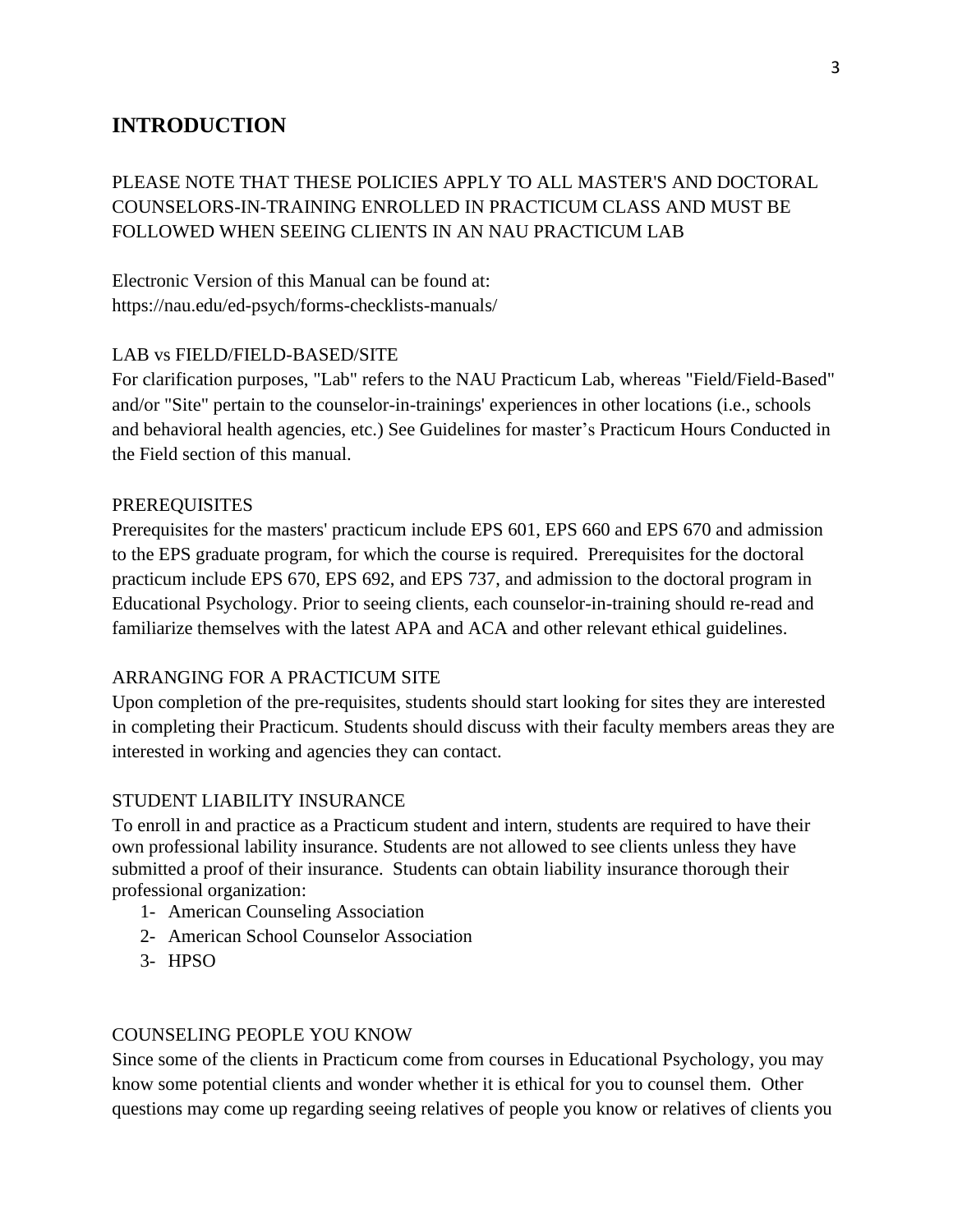have in a group. To resolve such issues, refer to the APA and/or ACA Ethical Standards, and if you still have any questions or are unsure how to proceed, be sure to consult with your supervisor.

#### <span id="page-4-0"></span>MASTER'S PRACTICUM (EPS 692) GRADING PHILOSOPHY

At midterm counselors-in-training should be advised as to where they stand regarding their practicum skills and obligations.

A final grade of "Pass" shall be indicative of "A" or "B" work.

In the event that the student not complete the practicum obligations a grade of "In Progress" may be given: A grade of In-Progress can be interpreted in two ways:

1) the counselor-in-training is making satisfactory progress toward completion of course requirements but has not completed all requirements at this time. This counselor-in-training, if enrolled in practicum, shall be allowed to begin his/her internship if both the practicum and internship supervisor agree. Again, if the counselor-in-training cannot realistically complete course requirements in the given semester, he or she should register to repeat the entire course. 2) the counselor-in-training is making progress toward completion of course client contact requirements, but there is doubt about the counselor-in-training ultimate ability to demonstrate knowledge and/or skill requirements. This counselor-in-training, if enrolled in practicum, shall not be allowed to begin his/her internship experience until such time as all practicum requirements have been successfully completed.

Incomplete - may be earned when a counselor-in-training is unable to complete requirements due to circumstances, such as serious illness, beyond their control.

A final grade of "Fail" shall necessitate a professional growth plan and a requirement for the student to repeat the course. Failure a second time - necessitate removal from the program???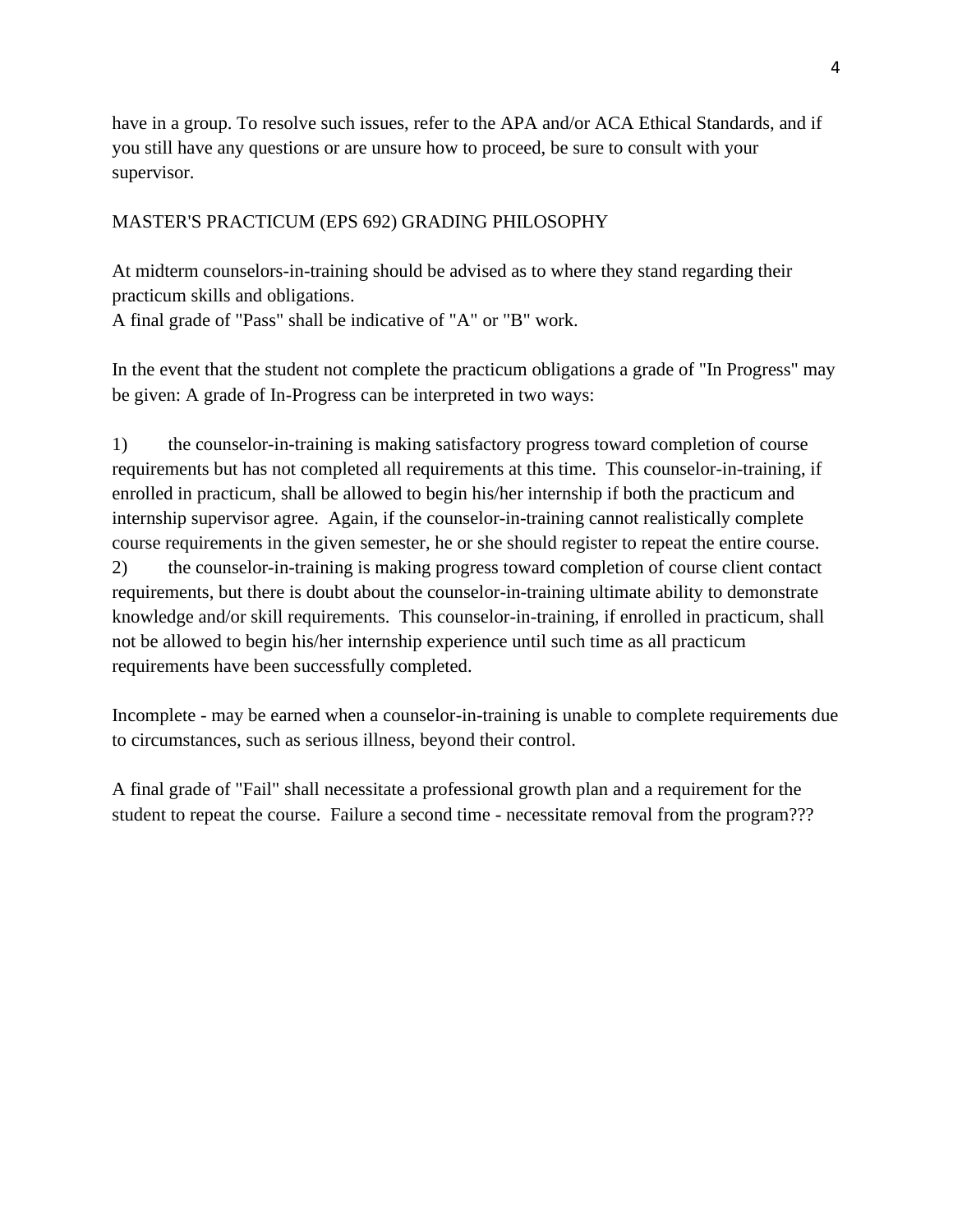# **CACREP 2016 Standards**

<span id="page-5-0"></span>

|                | <b>GENERAL COURSE OBJECTIVES</b>                                                                 | <b>CACREP</b> | <b>MEASURE</b>          |
|----------------|--------------------------------------------------------------------------------------------------|---------------|-------------------------|
| $\mathbf{1}$   | professional counseling credentialing, including                                                 | $(2G-1g)$     | Supervision             |
|                | certification, licensure, and accreditation practices                                            |               | meetings                |
|                | and standards, and the effects of public policy on                                               |               |                         |
|                | these issues                                                                                     |               |                         |
| $\overline{2}$ | ethical standards of professional counseling                                                     | $(2G-1i)$     | Case                    |
|                | organizations and credentialing bodies, and                                                      |               | conceptualizations      |
|                | applications of ethical and legal considerations in                                              |               | <b>KPI</b>              |
|                | professional counseling                                                                          |               |                         |
| $\overline{3}$ | technology's impact on the counseling profession                                                 | $(2g-1j)$     | Supervision             |
|                |                                                                                                  |               | meetings                |
| 4              | strategies for personal and professional self-                                                   | $(2G-1k)$     | Supervision             |
| 5              | evaluation and implications for practice<br>the role of counseling supervision in the profession | $(2G-1m)$     | meetings                |
|                |                                                                                                  |               | Supervision<br>meetings |
| 6              | multicultural and pluralistic characteristics within and                                         | $(2G-2a)$     | Supervision             |
|                | among diverse groups nationally and internationally                                              |               | meetings                |
| $\overline{7}$ | theories and models of multicultural counseling,                                                 | $(2G-2b)$     | Supervision             |
|                | cultural identity development, and social justice and                                            |               | meetings                |
|                | advocacy                                                                                         |               |                         |
| 8              | multicultural counseling competencies                                                            | $(2G-2c)$     | Supervision             |
|                |                                                                                                  |               | meetings                |
| 9              | the impact of heritage, attitudes, beliefs,                                                      | $(2G-2d)$     | Case                    |
|                | understandings, and acculturative experiences on                                                 |               | conceptualizations      |
|                | an individual's views of others                                                                  |               | <b>KPI</b>              |
| 10             | the effects of power and privilege for counselors and                                            | $(2G-2e)$     | Supervision             |
|                | clients                                                                                          |               | meetings                |
| 11             | help-seeking behaviors of diverse clients                                                        | $(2G-2f)$     | Supervision             |
|                |                                                                                                  |               | meetings                |
| 12             | the impact of spiritual beliefs on clients' and                                                  | $(2G-2g)$     | Supervision             |
|                | counselors' worldviews                                                                           |               | meetings                |
| 13             | strategies for identifying and eliminating barriers,                                             | $(2G-2h)$     | Supervision             |
|                | prejudices, and processes of intentional and                                                     |               | meetings                |
|                | unintentional oppression and discrimination                                                      |               | Case                    |
| 14             | Theories of individual and family development<br>across the lifespan                             | $(2G-3a)$     | conceptualizations      |
|                |                                                                                                  |               | <b>KPI</b>              |
| 15             | theories and models of counseling                                                                | $(2G-5a)$     | Supervision             |
|                |                                                                                                  |               | meetings                |
| 16             | a systems approach to conceptualizing clients                                                    | $(2G-5b)$     | Supervision             |
|                |                                                                                                  |               | meetings                |
| 17             | theories, models, and strategies for understanding and                                           | $(2G-5c)$     | Supervision             |
|                | practicing consultation                                                                          |               | meetings                |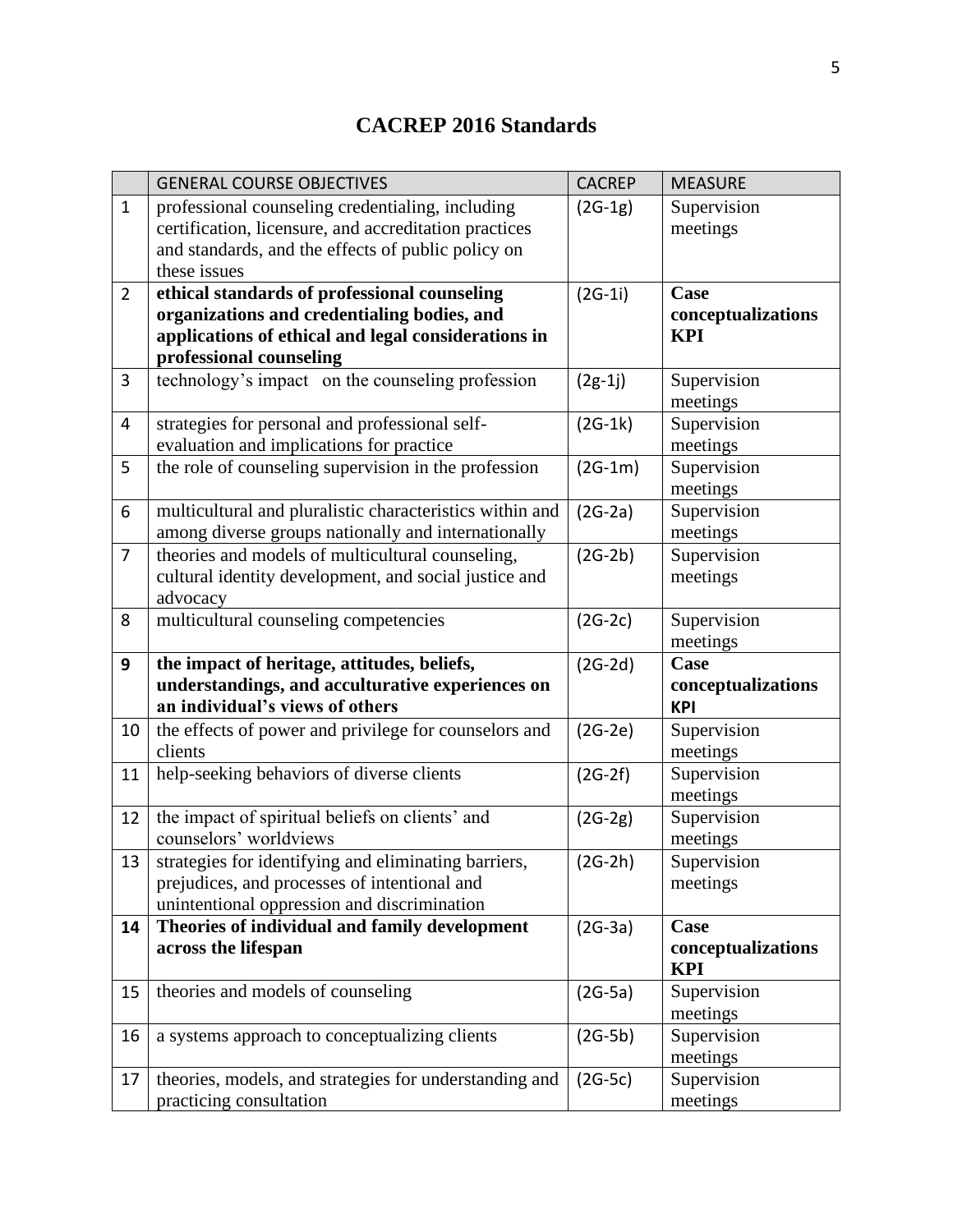| 18 | ethical and culturally relevant strategies for         | $(2G-5d)$ | Supervision                |
|----|--------------------------------------------------------|-----------|----------------------------|
|    | establishing and maintaining in-person and             |           | meetings                   |
|    | technology-assisted relationships                      |           |                            |
| 19 | the impact of technology on the counseling process     | $(2G-5e)$ | Supervision                |
|    |                                                        |           | meetings                   |
| 20 | essential interviewing, counseling, and case           | $(2G-5g)$ | <b>Faculty Evaluations</b> |
|    | conceptualization skills                               |           | (Mid-Point and             |
|    |                                                        |           | <b>Final)</b> KPI          |
| 21 | developmentally relevant counseling treatment or       | $(2G-5h)$ | Supervision                |
|    | intervention plans                                     |           | meetings                   |
| 22 | development of measurable outcomes for clients         | $(2G-5i)$ | Supervision                |
|    |                                                        |           | meetings                   |
| 23 | evidence-based counseling strategies and techniques    | $(2G-5j)$ | Supervision                |
|    | for prevention and intervention                        |           | meetings                   |
| 24 | strategies to promote client understanding of and      | $(2G-5k)$ | Supervision                |
|    | access to a variety of community-based resources       |           | meetings                   |
| 25 | suicide prevention models and strategies               | $(2G-5I)$ | Supervision                |
|    |                                                        |           | meetings                   |
| 26 | crisis intervention, trauma-informed, and community-   | $(2G-5m)$ | Supervision                |
|    | based strategies, such as Psychological First Aid      |           | meetings                   |
| 27 | processes for aiding students in developing a personal | $(2G-5n)$ | Supervision                |
|    | model of counseling                                    |           | meetings                   |
|    |                                                        |           |                            |
| 28 | methods of effectively preparing for and               | $(2G-7b)$ | <b>Faculty Evaluations</b> |
|    | conducting initial assessment meetings                 |           | (Mid-Point and             |
|    |                                                        |           | Final)                     |
|    |                                                        |           | <b>KPI</b>                 |
| 29 | procedures for assessing risk of aggression or danger  | $(2G-7c)$ | Supervision                |
|    | to others, self-inflicted harm, or suicide             |           | meetings                   |
| 30 | procedures for identifying trauma and abuse and for    | $(2G-7d)$ | Supervision                |
|    | reporting abuse                                        |           | meetings                   |
| 31 | use of assessments for diagnostic and intervention     | $(2G-7e)$ | Supervision                |
|    | planning purposes                                      |           | meetings                   |
| 32 | use of assessments relevant to academic/educational,   | $(2G-7i)$ | Supervision                |
|    | career, personal, and social development               |           | meetings                   |
| 33 | use of symptom checklists, and personality and         | $(2G-7k)$ | Use with clients in        |
|    | psychological testing                                  |           | lab Case                   |
|    |                                                        |           | conceptualizations         |
|    |                                                        |           | <b>KPI</b>                 |
|    |                                                        |           |                            |
| 34 | use of assessment results to diagnose developmental,   | $(2G-7I)$ | Supervision                |
|    | behavioral, and mental disorders                       |           | meetings                   |
| 35 | the importance of research in advancing the            | $(2G-8a)$ | Supervision                |
|    | counseling profession, including how to critique       |           | meetings                   |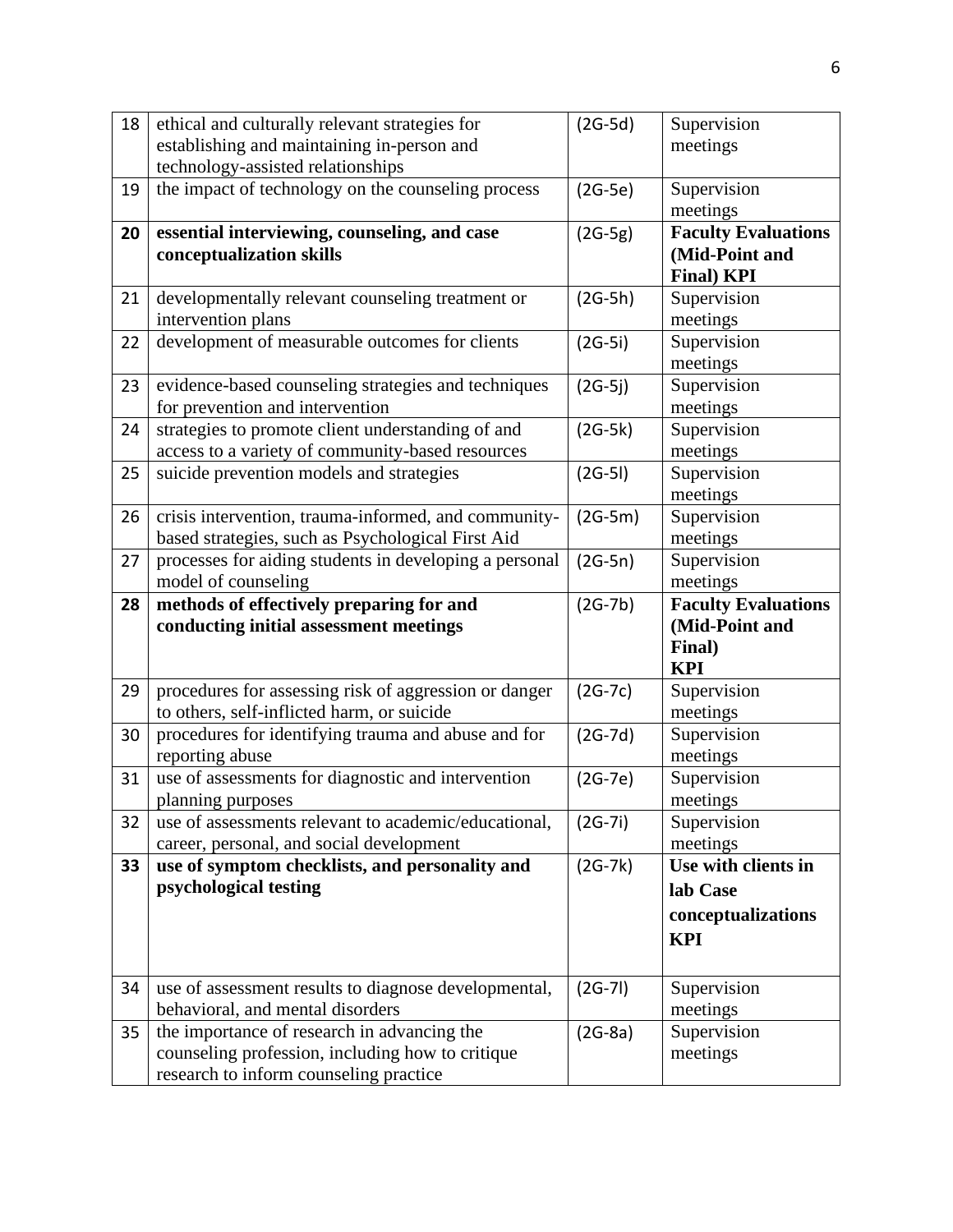| 36 | identification of evidence-based counseling practices                                                                                                                                               | $(2G-8b)$                | Supervision<br>meetings |
|----|-----------------------------------------------------------------------------------------------------------------------------------------------------------------------------------------------------|--------------------------|-------------------------|
| 37 | development of outcome measures for counseling<br>programs                                                                                                                                          | $(2G-8d)$                | Supervision<br>meetings |
| 38 | evaluation of counseling interventions and programs                                                                                                                                                 | $(2G-8e)$                | Supervision<br>meetings |
| 39 | analysis and use of data in counseling                                                                                                                                                              | $(2G-8i)$                | Supervision<br>meetings |
| 40 | principles, models, and documentation formats of<br>biopsychosocial case conceptualization and treatment<br>planning                                                                                | $(5C-1c)$<br><b>CMHC</b> | Supervision<br>meetings |
| 41 | roles and settings of clinical mental health counselors                                                                                                                                             | $(5C-2a)$<br><b>CMHC</b> | Supervision<br>meetings |
| 42 | etiology, nomenclature, treatment, referral, and<br>prevention of mental and emotional disorders                                                                                                    | $(5C-2b)$<br><b>CMHC</b> | Supervision<br>meetings |
| 43 | mental health service delivery modalities within the<br>continuum of care, such as inpatient, outpatient,<br>partial treatment and aftercare, and the mental health<br>counseling services networks | $(5C-2c)$<br><b>CMHC</b> | Supervision<br>meetings |
| 44 | record keeping, third party reimbursement, and other<br>practice and management issues in clinical mental<br>health counseling                                                                      | $(5C-2m)$<br><b>CMHC</b> | Supervision<br>meetings |
| 45 | intake interview, mental status evaluation,<br>biopsychosocial history, mental health history, and<br>psychological assessment for treatment planning and<br>caseload management                    | $(5C-3a)$<br><b>CMHC</b> | Supervision<br>meetings |
| 46 | strategies for interfacing with integrated behavioral<br>health care professionals                                                                                                                  | $(5C-3d)$<br><b>CMHC</b> | Supervision<br>meetings |
| 47 | strategies to advocate for persons with mental health<br>issues                                                                                                                                     | $(5C-3e)$<br><b>CMHC</b> | Supervision<br>meetings |
| 48 | characteristics, risk factors, and warning signs of<br>students at risk for mental health and behavioral<br>disorders                                                                               | $(5C-2g)$<br><b>SC</b>   | Supervision<br>meetings |
| 49 | common medications that affect learning, behavior,<br>and mood in children and adolescents                                                                                                          | $(5C-2h)$<br>SC          | Supervision<br>meetings |
| 50 | signs and symptoms of substance abuse in children<br>and adolescents as well as the signs and symptoms of<br>living in a home where substance use occurs                                            | $(5C-2i)$<br><b>SC</b>   | Supervision<br>meetings |
| 51 | skills to critically examine the connections between<br>social, familial, emotional, and behavior problems<br>and academic achievement                                                              | $(5C-3h)$<br><b>SC</b>   | Supervision<br>meetings |
| 52 | approaches to increase promotion and graduation<br>rates                                                                                                                                            | $(5C-3i)$<br><b>SC</b>   | Supervision<br>meetings |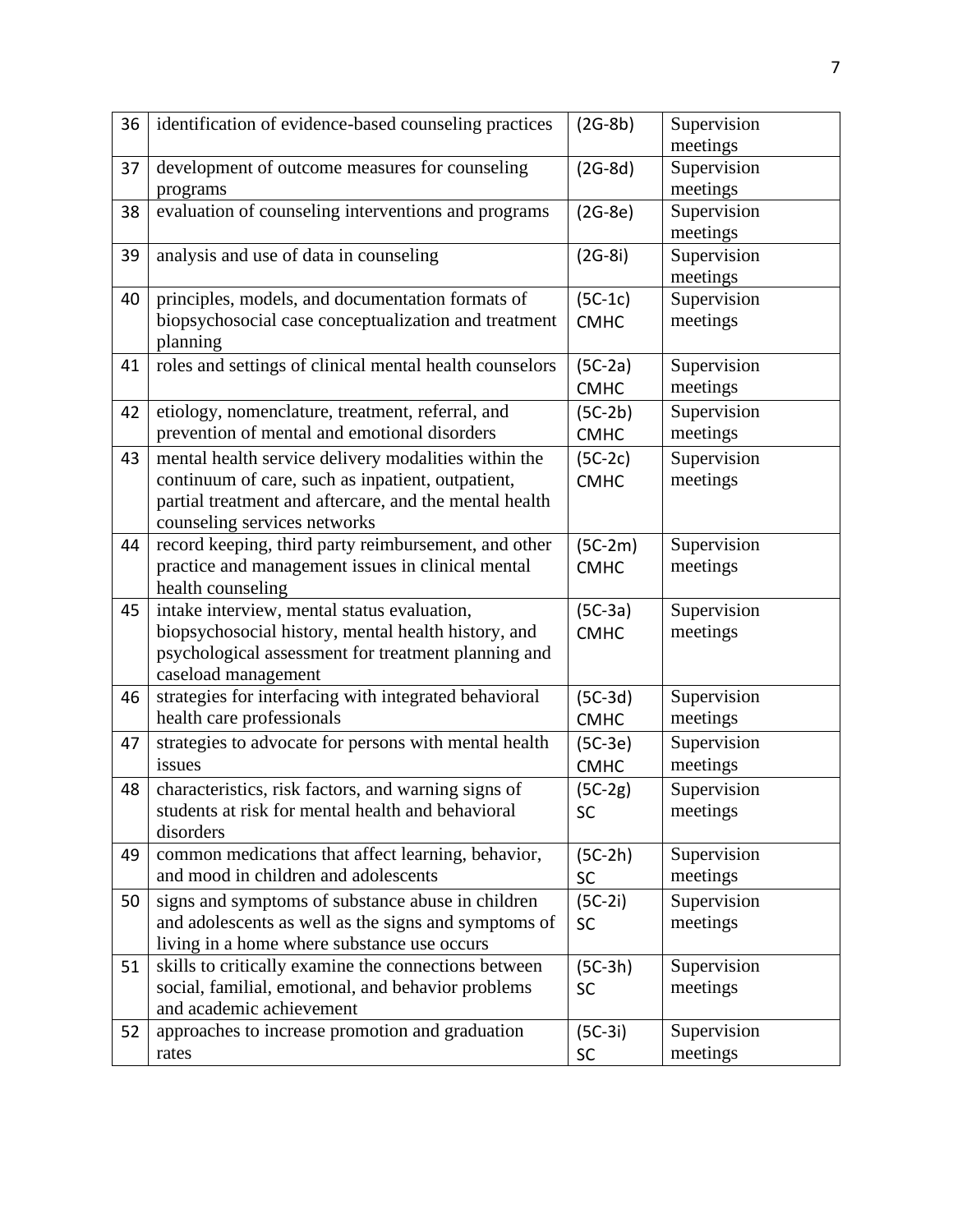# <span id="page-8-0"></span>**GUIDELINES FOR MASTER'S PRACTICUM HOURS CONDUCTED ON SITE/ FIELD**

The Site-Based Practicum provides counselors-in-training the opportunity to apply the theoretical concepts and skills learned thus far in their academic program and supplement the knowledge and skills with practical experience. The Site-Based Practicum also allows counselors-in-training to gain direct service skills in working with individuals and groups.

### <span id="page-8-1"></span>OBJECTIVES OF THE PRACTICUM HOURS CONDUCTED ON SITE

- 1. To provide additional experiences to complement the practicum lab experiences to assist in the development of counseling skills which enhances their knowledge and skills in the following areas: (1) professional counseling orientation and ethical practice, (2) social and cultural diversity, (3) human growth and development, (4)career development, (5) counseling and helping relationships, (6) group counseling and group work, (7) assessment and testing, and (8) research and program evaluation. (CACREP, 2016)
- 2. To provide experience in group work and skills for the practice of counseling.
- 3. To learn how to establish and maintain effective working relationships with supervisors, coworkers, and clients of different ethnic and racial backgrounds.

#### <span id="page-8-2"></span>RESPONSIBILITIES OF THE COUNSELOR-IN-TRAINING

1. Obtain a minimum 40 direct and 60 indirect hours during practicum. Information about direct and indirect hours:

#### **Direct Hours (Total Hours= 40 hours maximum)**

|                     | Lab                                                          | Site/Sites                          |
|---------------------|--------------------------------------------------------------|-------------------------------------|
| Individual<br>Hours | Minimum 20 hours (Phx and Tucson)<br>25-30 hours (Flagstaff) | Minimum 20 hours<br>(Non-Flag only) |
| Group<br>Hours      | 10 to 15 hours (Flagstaff only)                              | 10 to 15 hours (All sites)          |

#### **Indirect Hours (Total Hours= 60 hours maximum)**

Indirect hours constitute time spent by a counselor in training engaged in the following activities on site or at NAU.

- Progress Notes writing
- Treatment Plan writing
- Report Writing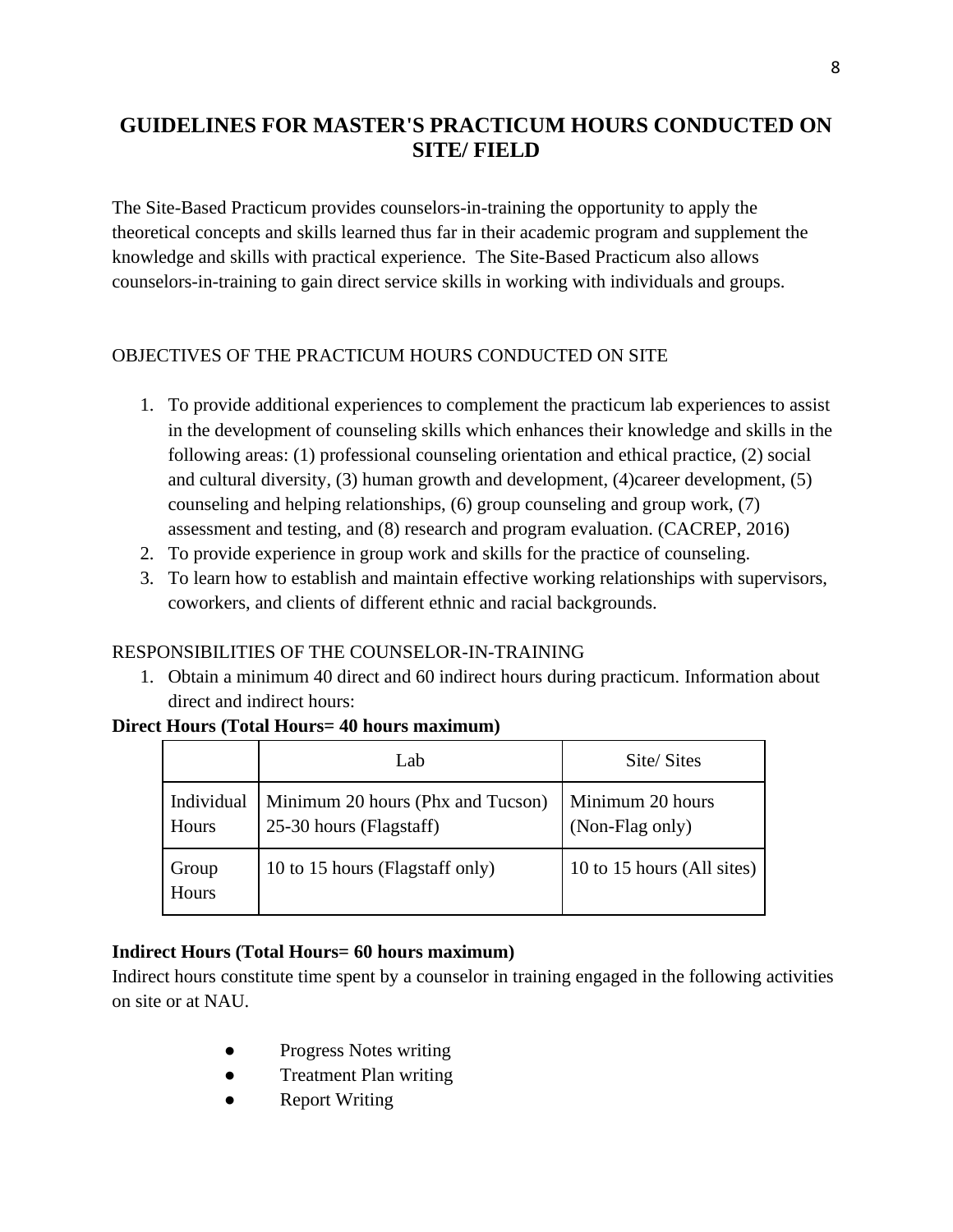- Case Conference / Staff Presentations
- Advocacy Activities
- Individual Supervision
- Group Supervision at Practicum site (if appropriate)
- Group Supervision at NAU (class time)
- **Seeking Consultation**
- Research
- Professional development activities
- **Other**
- 2. Obtain an average of 1 hour of individual supervision and 1.5 hours of group supervision, per week. Check with your practicum instructor about specific site practices.
- 3. Complete activity log sheets weekly, electronically and submit them to the Faculty Supervisor/Instructor monthly during supervision and at a minimum during the midterm and final meetings. The activities must include:
	- a. A minimum of 10 group hours and a maximum of 15 group hours
	- b. weekly individual supervision by the site supervisor. (1 hour per week minimum
- 4. Understand and practice the procedures, policies, and regulations established by the site.
- 5. Ask for assistance and supervision when needed to assure the client(s) receives adequate services. Seek the assistance of appropriate staff members to address problems and concerns.
- 6. Attend conferences, staff meetings, and training sessions that are assigned by the Site Supervisor.
- 7. Conform to the dress code of the site.
- 8. Inform the Site Supervisor when you will be late or absent.
- 9. Insure that the Site Supervisor completes a mid-point and final evaluation of your performance. It is preferable that this evaluation take place with both supervisor and student present.
- 10. The student should complete the Site Supervisor and Field-Based Feedback Forms on Qualtrics at the end of practicum or as instructed by your practicum supervisor.

### THE ROLE OF THE SITE

1. Provide the counselor-in-training with an opportunity to practice group counseling skills.

2. Provide opportunities to integrate knowledge with practice in the following areas: (a) human growth and development, (b) social and cultural foundations, (c) helping relationships, (d) groups, (e) career and lifestyle development, (f) appraisal, (g) research and program evaluation, (h) professional orientation, and (i) foundations, contextual dimensions and practice of community mental health counseling.

3. Provide best practice models of counseling services.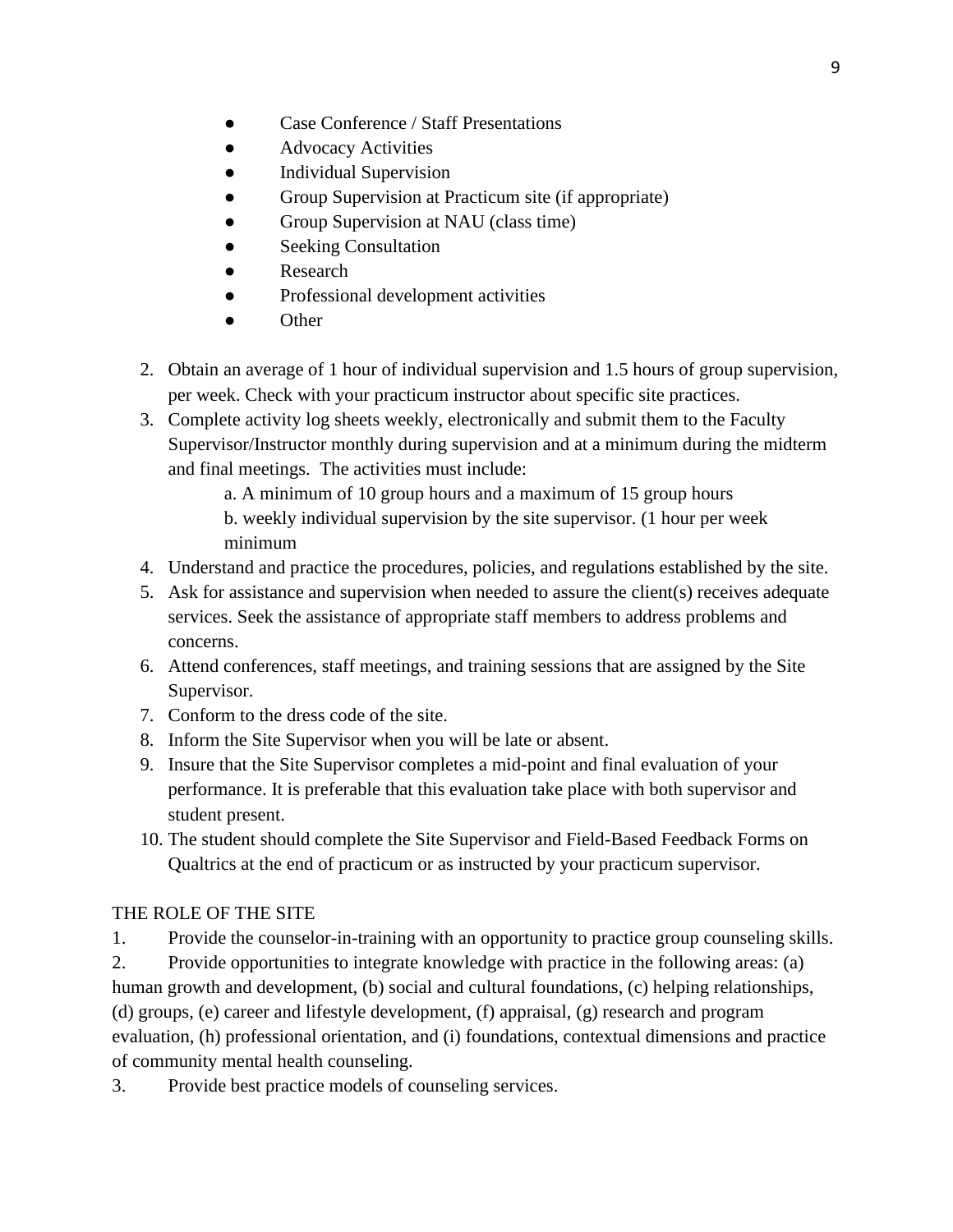4. Provide the counselors-in-training with the opportunity to interact with professional role models.

# <span id="page-10-0"></span>THE ROLE OF SITE SUPERVISOR

- 1- Orient the student to the agency and their role
- 2- Maintain regular communication with student supervisee and provide contact options for emergency situations.
- 3- Provide weekly individual or triadic supervision (1 hour/ week)
- 4- Complete mid-point and final evaluations

# <span id="page-10-1"></span>SITE SUPERVISOR QUALIFICATIONS

- 1- School Counseling counselors-in-training: Site supervisors must have a minimum of a master's degree in Counseling or related field and have the following credential: School Counselor with a K-12 Guidance Counselor Certification by the Arizona Department of Education\*.
- 2- Clinical Mental Health Counseling counselors-in-training: Site supervisors must have a minimum of a master's degree in Counseling or related field and have one of the following credentials: (a) Arizona Licensed Professional Counselor, or (b) Certified Rehabilitation Counselor \*. Other credentialed professionals will also be considered including: (a) Licensed Psychologist, (b) Licensed Psychiatrist, (c) Registered Psychiatric Nurse, (d) Licensed Clinical Social Worker, and (e) Licensed Marriage and Family Therapist.
- 3- All site supervisors must have a minimum of two years of pertinent professional experience in the specialty area in which the student is enrolled (CACREP, 2016)

### <span id="page-10-2"></span>DOCUMENTATION NEEDED BY COE OFFICE

- (1) current copy of vita/resume
- (2) current copy of credentials

Requirements for Clients seen in the Field: The requirements of the Site prevail.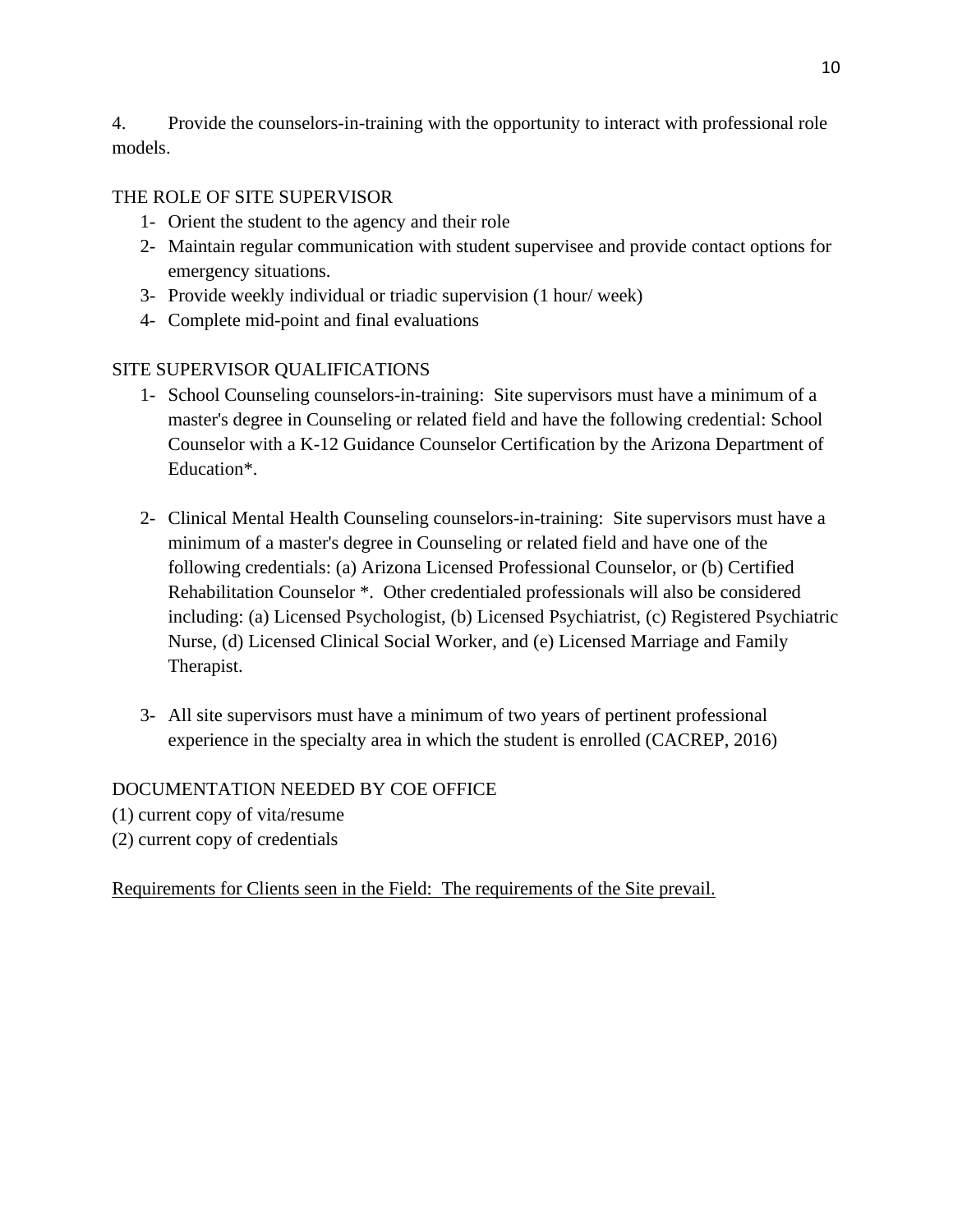# <span id="page-11-0"></span>**GUIDELINES FOR MASTER'S PRACTICUM HOURS CONDUCTED IN LAB**

Students will be seeing clients in the NAU practicum lab. The schedule will vary for each site. The following procedures apply while seeing clients in the NAU practicum lab.

#### <span id="page-11-1"></span>CONFIDENTIALITY

According ACA Code of Ethics (2014), it is the ethical duty of counselors to protect a client's identity, identifying characteristics, and private communications. You are practicing professional skills in a university setting. This means that there is a wide range of university students and members of the public who use the lab. The university policies of confidentiality are applicable in the Practicum Lab.

Viewing Clinical Sessions: No unauthorized faculty member or counselor-in-training is allowed to observe clinical sessions without the written consent of the parties. Such consents are to be maintained by the professors or GA's involved. When students are viewing their own clinical sessions be aware of your surroundings- make sure your screen is not visible to others and you have headphones on.

Inspections of Records: No unauthorized faculty member or counselor-in-training is allowed to inspect records maintained on clients without the written consent of the parties. Such consents are to be maintained by the professors or graduate assistants involved.

Conversations with/about Clients: No faculty member or counselor-in-training is to discuss any client outside of the Practicum or Practicum Supervision unless otherwise specified by your Practicum Supervisor. When discussing client information telephonically or in person, it is imperative that they be confidential, private, and not overheard by others. NAU Email system is not encrypted and not guaranteed to be confidential. Keep emails concise and avoid confidential information. It is best to use language that is not associated with "treatment" per se (i.e., in other words use "meeting" instead of "session" and so forth).

Session Recordings and Client Records: The Practicum Lab makes wide use of Session Recordings and Client Records. Sessions Recordings involving clients must be protected in the same way as other confidential records and materials. Such records must be used only for teaching and learning, and they should be destroyed immediately after use in the teachinglearning process. Under no circumstances should any counselor-in-training or faculty member take client records with them when they leave the university.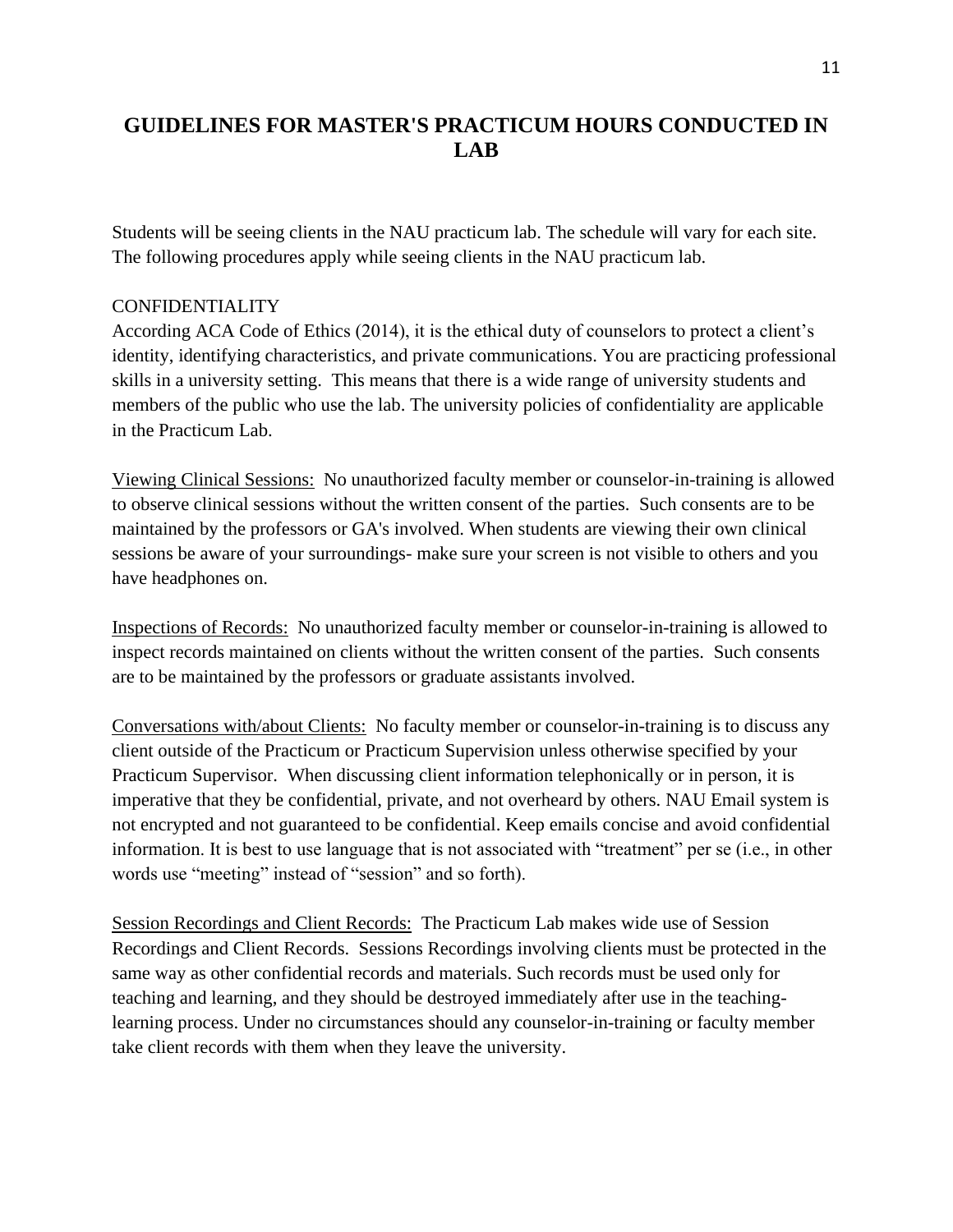#### <span id="page-12-0"></span>RECORDING CLIENT SESSIONS

ALL counseling sessions in the practicum lab must be recorded without exception. Applicants for counseling who refuse to be recorded must be referred to other mental health agencies. At the end of the semester all recorded sessions will be destroyed. Sessions which are not recorded due to equipment malfunction must be documented as usual but may not count toward direct counseling hours. Make sure the equipment is working at the start of each session. Counselors-in-training will be trained in proper administration of session recordings at the beginning of each semester. If applicable, counselors-in-training should have session recordings ready for their instructor during weekly individual and/or group supervision.

#### <span id="page-12-1"></span>CLIENT NO-SHOW POLICY

Please let the clients know if they miss more than 2 appointments without notice services may be discontinued.

#### <span id="page-12-2"></span>GENERAL APPEARANCE AND BEHAVIOR

Counselors-in-training are involved in professional preparation programs and are expected to dress like a professional when meeting with the public. Personal conduct and dress should conform to professional standards reasonably expected of individuals offering counseling services.

Please maintain a quiet and professional atmosphere in the Practicum Lab.

#### <span id="page-12-3"></span>TELEPHONE USAGE AND MESSAGE SERVICE

Telephones will be made available for counselor-in-training or faculty use. It is to be used exclusively for practicum related calls, such as contacting clients or calling parents of clients. If you are ever calling from your personal phone, please preface the number with \*67 to block your personal number from the client. Counselors-in-training are not permitted to give out their cell phone numbers to clients.

Parents, clients, and children will occasionally call with messages for their testers, counselors-intraining, or tutors. Please familiarize yourself with the message procedures at your respective site.

#### <span id="page-12-4"></span>CONFIDENTIALITY AND ONLINE RECORDINGS

All counselors-in-training are required to complete the "confidentiality statement" that the lab instructors will distribute on the first day of class.

Client files will be saved electronically using Therapynotes. Students should view the tutorial before practicum begins and seek clarifications. Therapynotes account information should not be shared with anyone in or outside NAU. All physical documents including- informed consent,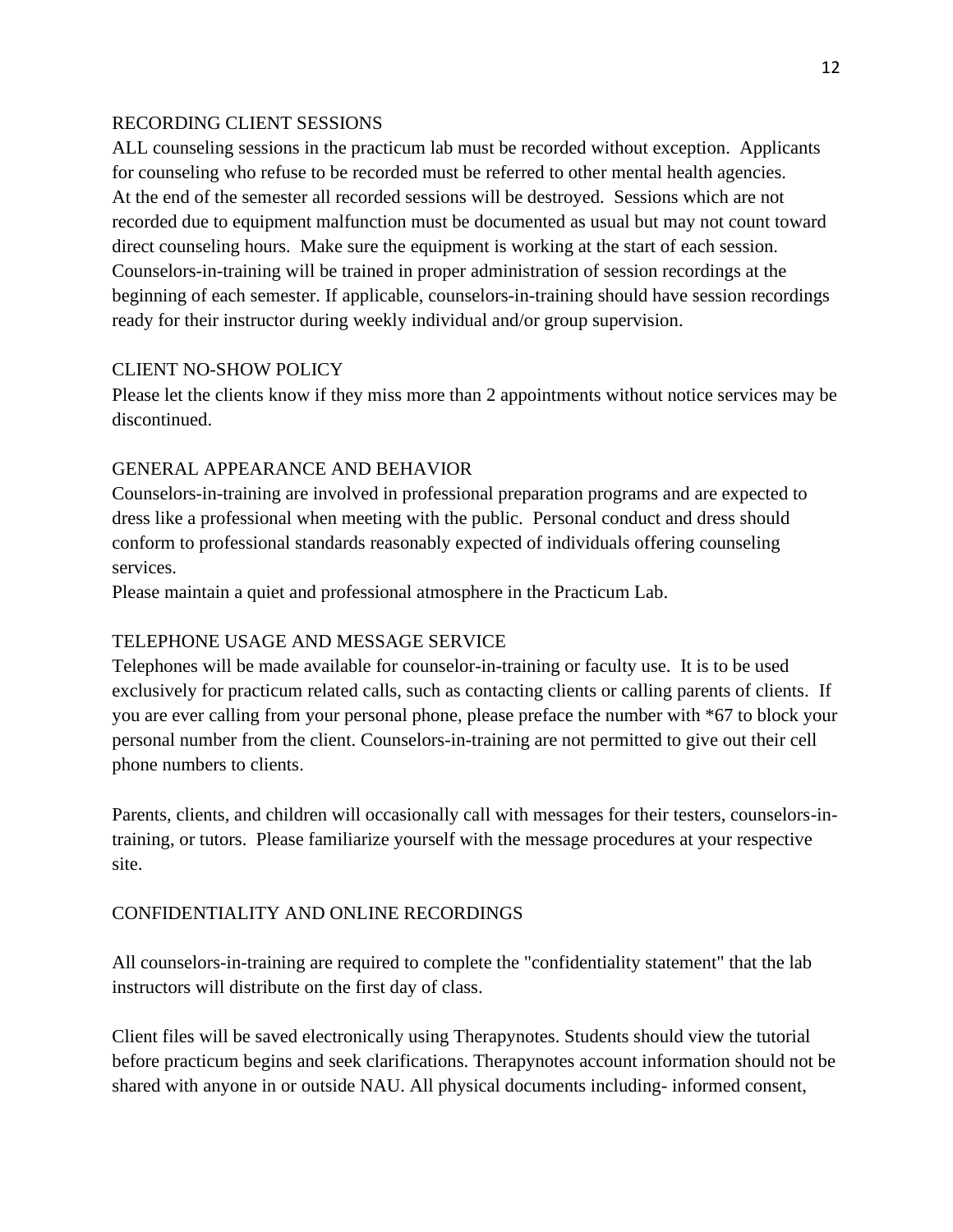treatment plan, termination note, activities etc. should be scanned and uploaded to the client file on therapy notes. Once these documents have been successfully uploaded on TherapyNotes, they should be shredded immediately.

Students can access the TherapyNotes tutorial using the link: [https://mediaspace.nau.edu/media/Student+Intro+to+TherapyNotes/0\\_vjcsrtsg](https://mediaspace.nau.edu/media/Student+Intro+to+TherapyNotes/0_vjcsrtsg)

#### <span id="page-13-0"></span>MAINTAINING CLIENT FILES

All client files will be maintained electronically on TherapyNotes. Students must view the tutorial before the first day of class to familiarize themselves with the website. Once a student has created a client file and scheduled them, students must complete the following forms:

- 1- Psychotherapy intake form (first session)
- 2- Informed consent (first session- to be uploaded once signed by the client, See Appendix)
- 3- Psychotherapy Treatment Plan (Second session)
- 4- Psychotherapy Progress Note (Each session)
- 5- Psychotherapy Termination form

Any client related form must be scanned and uploaded in the accurate client file. Any physical case documents must remain in the NAU building at all times and should be scanned and uploaded in the accurate client file on TherapyNotes.

If facilitating group counseling sessions in the lab, students must create individual client files for all group members following the above steps.

### <span id="page-13-1"></span>REFERRALS AND CONSULTATION

#### 1- REFERRAL FOR PSYCHIATRIC CONSULTATION

If you feel that a client may have a severe mental disorder, or if you think a client may benefit from medication, be sure to discuss the case with your supervisor. If both of you agree that a psychiatric consultation is beneficial, discuss the case with the practicum instructor. With the instructor's approval, you may refer the client to the appropriate professional.

#### 2- PROCEDURES FOR REFERRAL OF CASES

- a. Referral of a case is in order when the client's problem or needs do not seem appropriate or amenable to the services provided in the Practicum Lab. Referral may also be appropriate when it is the legal and ethical responsibility of the Practicum Lab staff to report specific information. See the ACA Code of Ethics and Standards of Practice and the APA Code of Ethics and Professional Standards.
- b. The counselor-in-training must consult with the practicum instructor for information concerning referral sources and must have their consent before initiating any action. If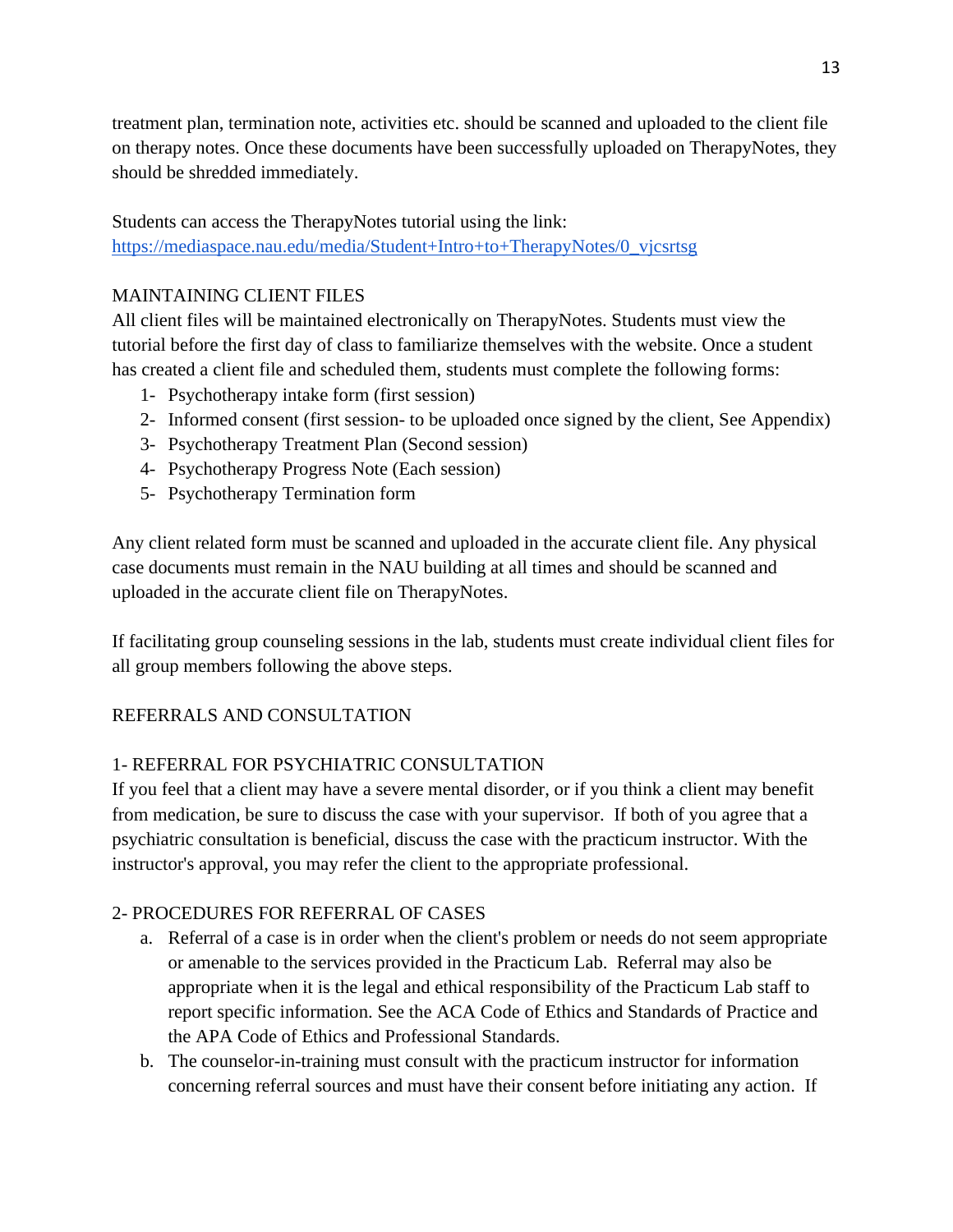the practicum instructor is not available, the counselor-in-training must contact another faculty member. Campus Health Services is for NAU students only. A private practitioner or referral to a local mental health agency is needed if the client is not a university student or if you are located at a site away from Flagstaff.

When possible, three referral sources should be provided to a client. Referral should be made with the advice of the practicum instructor.

#### CONSULTATION

Sometimes it is important for a counselor-in-training to seek consultation with a physician or make a direct referral to a physician. The counselor-in-training should discuss with their supervisor in case where a consultation is warranted.

#### SUPERVISION

Students will meet for weekly group supervision with NAU faculty. Only doctoral students who have completed all entry-level counseling degree requirements from CACREP-accredited programs are eligible to provide practicum/internship supervision to our School Counseling and CMHC masters students.

#### <span id="page-14-0"></span>EMERGENCY PROCEDURES

Please make sure your supervisor is aware of the following situations as soon as is reasonably possible. Included in this category are:

- 1. The client who reports or implies abuse or neglect of a child, and elderly person, or a person with a disability.
- 2. When working with minors, the following may also be brought to the attention of the custodial parents.
- 3. The client who is suicidal that there is immediate danger to the individual.
- 4. The client who is homicidal and there is a clear and immediate threat to one or more other identifiable persons (either implied or direct intent to do harm).
- 5. The client who is experiencing such extreme emotionality that the client cannot function well enough to care for his/her basic needs, or who is psychotic, severely anxious, or extremely depressed.
- 6. The client who is taking medications that appear to have an adverse effect on emotions, or who appears to have toxic reactions.
- 7. The client who is taking psychotropic medicines and is not under the direct supervision of a physician.
- 8. The client who has been taking psychotropic medicines and is considering discontinuing or has discontinued their use without the physician approval.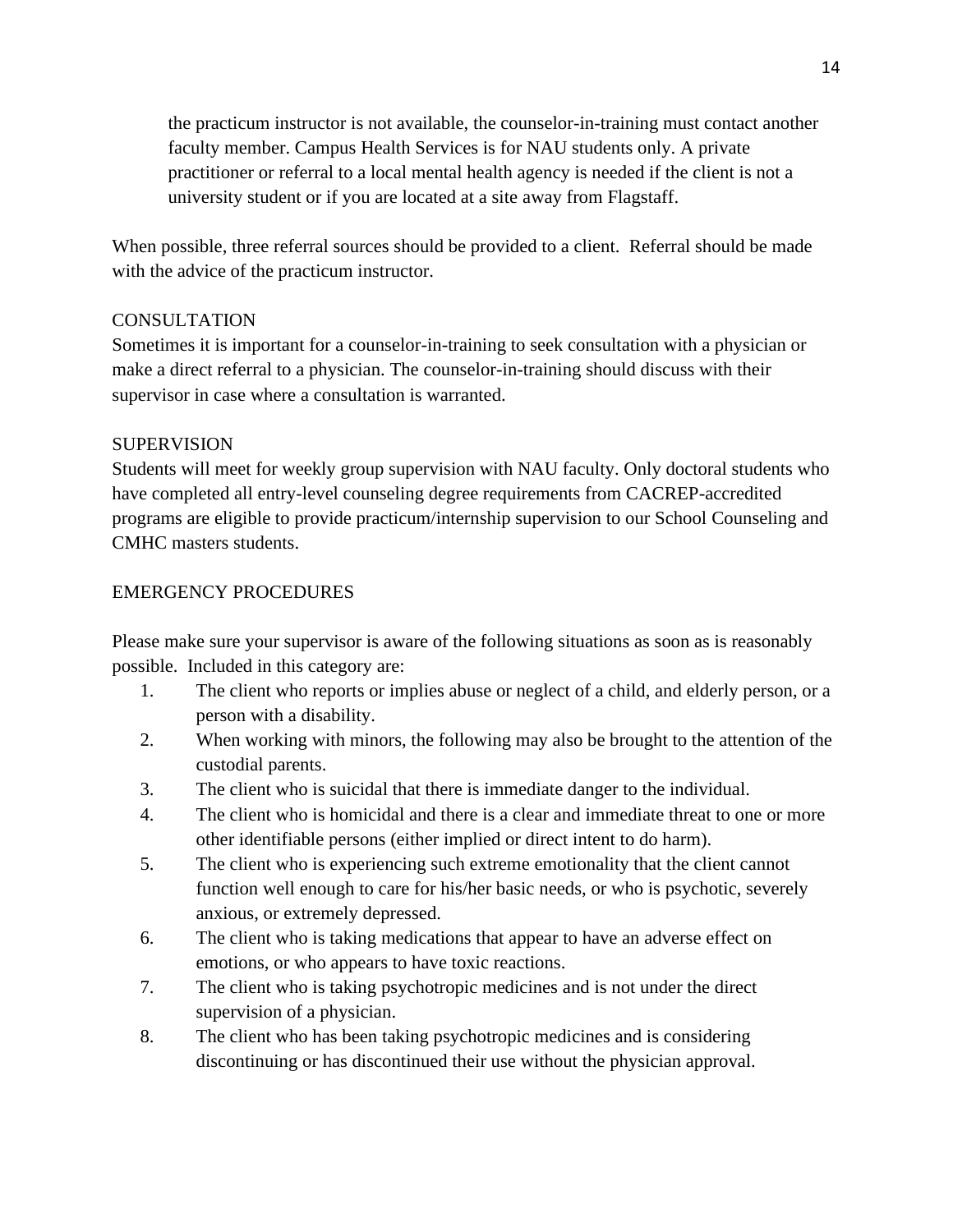If you are seeing a client and an emergency develops (such as clients who say they are planning to harm themselves or someone else) ask the client to wait in the counseling room while you consult with your supervisor.

**Flagstaff Students:** Then call the practicum instructor or go to his/her office and discuss the situation. If you cannot reach the practicum instructor, call or contact one of the members of the counseling faculty. Faculty telephone numbers will be posted in the practicum lab. If your practicum site is in Flagstaff and you cannot reach any of these people, call the NAU Counseling Services at 928.523.2131, explain that you are a counselor-in-training at the Practicum Lab and have an emergency situation, and ask for consultation with the psychologist on call. NAU Practicum Labs do not offer after-hour services or services when a practicum class is not in session. Should an emergency arise in which you need the police, fire department or an ambulance, the first number in Flagstaff to call is 928.523.3000 which is the NAU Police Department. If you need emergency consultation outside regular working hours, the NAU Police Department will contact the staff member on call from NAU's Counseling Services, or you can call Counseling Services directly at 928.523.2131.

**Statewide Students:** Consult with your practicum instructor and call the crisis line if necessary.

#### <span id="page-15-0"></span>CLIENTS WHO ARE POTENTIALLY SUICIDAL OR HARMFUL TO OTHERS

This topic will be extensively covered prior to counselors-in-training seeing clients and resources will be provided.

See additional guidelines and flow charts in the Practicum Manual Resources and consider using the No-Suicide contract. As appropriate and with the instructor's consultation, the counselor-intraining may administer optional assessment instruments such as the Beck Depression Inventory and the Substance Abuse Subtle Screening Inventory.

#### <span id="page-15-1"></span>ENDANGERMENT

No counselor-in-training or faculty member is expected to be in a position of endangerment as a function of teaching or learning in the Practicum Lab. Any faculty member or counselor-intraining who believes there is eminent danger should take immediate steps to remove themselves from the situation. The individual should report the situation and attendant circumstances to their immediate supervisor and Practicum Instructor.

In the event that a client threatens significant harm to themselves or others, the event should be reported to the immediate supervisor or Practicum Instructor. The event should be documented in writing at the earliest possible moment. In such instances, proactive measures are pursued to provide assistance to the client.

#### <span id="page-15-2"></span>PRACTICUM DOCUMENTATION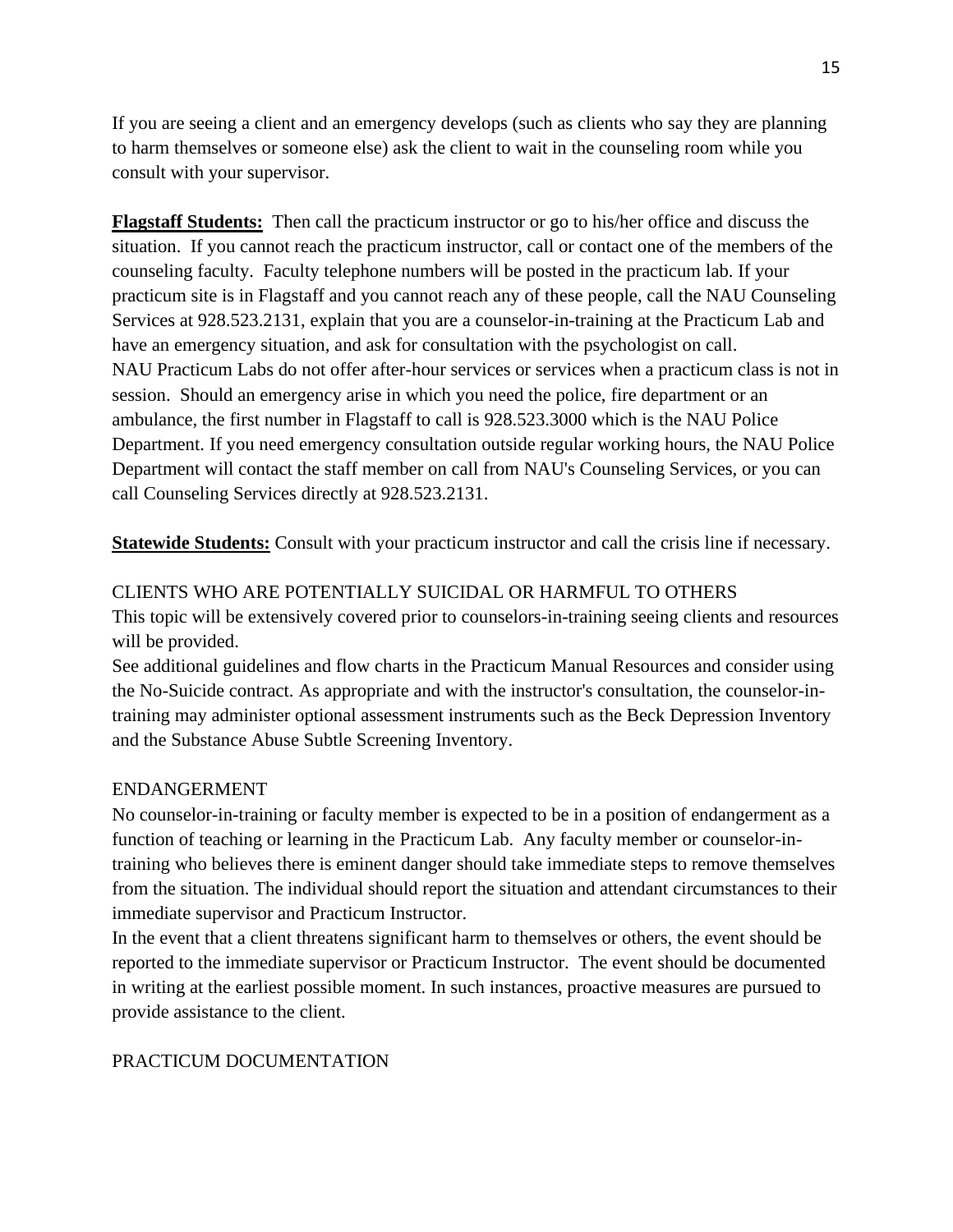In addition to client files, students have to ensure to complete the following practicum documentation. All documents can be found at: [https://nau.edu/ed-psych/forms-checklists](https://nau.edu/ed-psych/forms-checklists-manuals/)[manuals/](https://nau.edu/ed-psych/forms-checklists-manuals/)

| <b>NAME</b>                                                        | <b>Location</b>                                           |
|--------------------------------------------------------------------|-----------------------------------------------------------|
| <b>Confidentiality Statement</b>                                   | Appendix A                                                |
| <b>Informed Consent</b>                                            | Appendix B                                                |
| <b>Student Liability</b><br><b>Insurance Face Sheet</b>            | <b>Student to Submit on Blackboard</b>                    |
| Supervisor credentials<br>(License/ Certificate and<br>resume) $*$ | <b>Student to Submit on Blackboard</b>                    |
| <b>Practicum Contract</b>                                          | https://nau.co1.qualtrics.com/jfe/form/SV 7WdEICJJHcRc3wV |
| <b>Hourly Logs</b><br>(Excel file)                                 | https://nau.edu/ed-psych/forms-checklists-manuals/        |
| <b>Supervision Logs</b>                                            | Appendix E                                                |
| Mid-point evaluation BY<br><b>NAU</b> instructor                   | https://nau.co1.qualtrics.com/jfe/form/SV_cwKt145ogdrLWOp |
| <b>Case Staffings</b>                                              | Appendix C- Outline<br>Appendix D-Rubric                  |
| Final evaluation BY site<br>supervisor                             | https://nau.co1.qualtrics.com/jfe/form/SV_1YTwVh08mVP5RmB |
| <b>Final evaluation BY self</b>                                    | http://nau.co1.qualtrics.com/jfe/form/SV_cOdgUV92MQDsDsx  |
| Final evaluation BY NAU<br>instructor                              | https://nau.co1.qualtrics.com/jfe/form/SV_cwKt145ogdrLWOp |
| Counselor in training's<br>evaluation of site                      | https://nau.co1.qualtrics.com/jfe/form/SV 9RA4LrgOKzqXPEN |
| Counselor in training's<br>evaluation of site-<br>supervisor       | https://nau.co1.qualtrics.com/jfe/form/SV_8cxiYNW8tlxtzWR |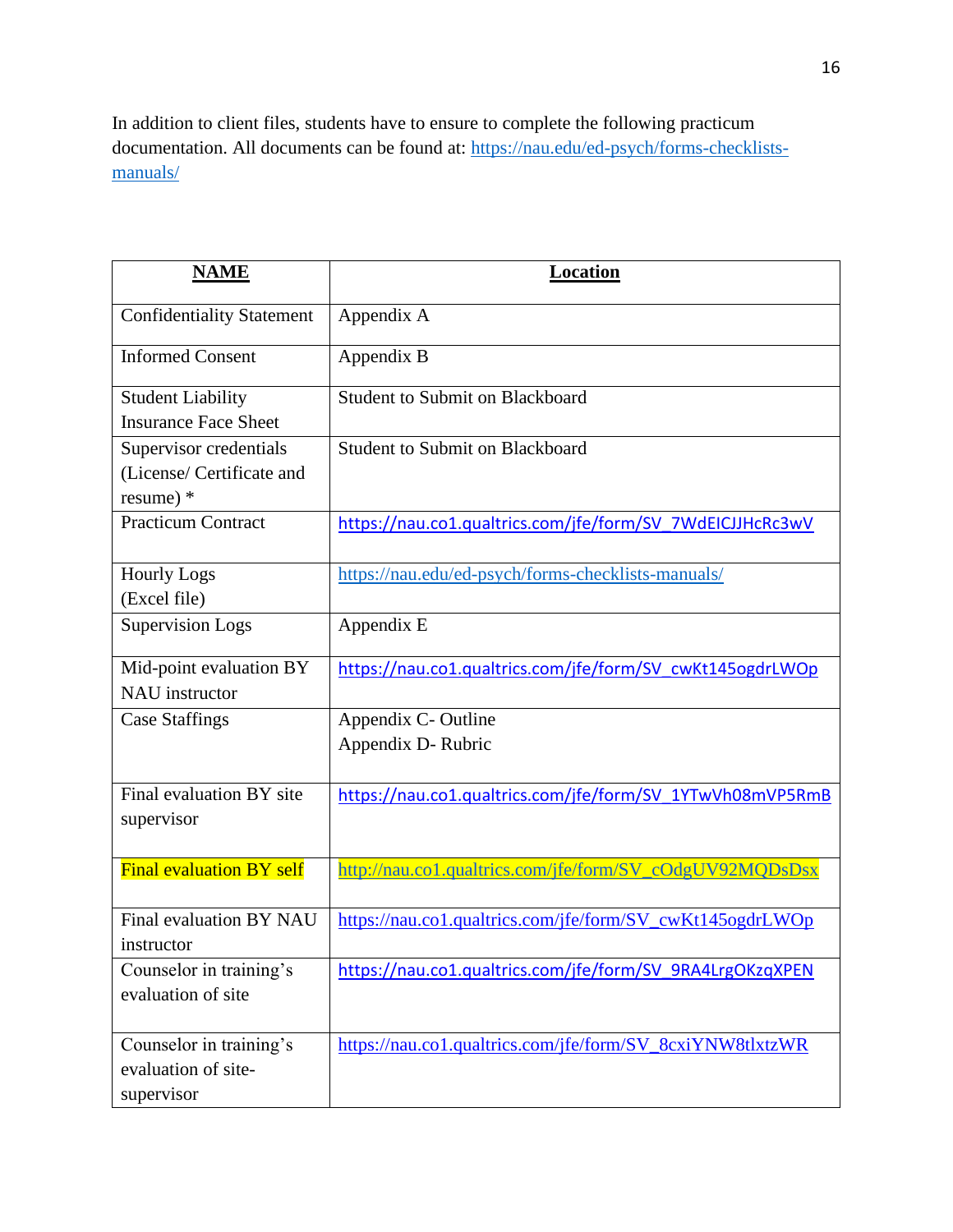| Documentation of                                    | https://nau.edu/ed-psych/forms-checklists-manuals/ |
|-----------------------------------------------------|----------------------------------------------------|
| <b>Observation Form</b>                             |                                                    |
| (word doc)                                          |                                                    |
| $\mathbf{r}$ , and a set of the set of $\mathbf{r}$ | $\sim$ $\sim$<br>.                                 |

Additional forms are available at:<https://nau.edu/ed-psych/forms-checklists-manuals/> and students should download them when necessary.

# <span id="page-17-0"></span>**GUIDELINES FOR WORKING WITH CLIENTS AND COMPLETING REQUIRED FORMS**

# <span id="page-17-1"></span>INITIAL STEPS FOR NEW CLIENTS

1. The Informed Consent and Request for Services forms are to be filled out for each new client who request services at the Practicum Laboratory.

2. Select the appropriate form for your client. Generally, if it an individual or a child, use the individual form. If services are being requested for a family or a couple, use the family/couples form.

3. The client completes the Request for Services forms. Following completion of the forms, the counselor-in-training reads them and signs forms. Be sure to date the forms.

4. The counselor-in-training then begins to discuss the Informed Consent form with emphasis on confidentiality and its limits. Once the client understands the limits to confidentiality and the necessity of recording sessions, and signs the informed consent of treatment form, the counselor-in-training begins the recorded session.

5. NAU Practicum Lab uses TherapyNotes for case charting. the counselor-in-training will scan the Request for Services and the Informed Consent Form and upload them in the client's case file. The counselor-in-training will then shred the hard copy of those documents.

\* If it appears that the client already has a case in TherapyNotes, please advise your supervisor/course instructor so that the case may be reassigned to the current counselorin-training.

6. If the client is an incoming freshman at NAU and has completed the College Student Inventory (CSI) and is requesting services as part of the program to facilitate their success at NAU, please have them complete the special authorization for release of information form. Please inform clients that if they give us permission, we will release only information regarding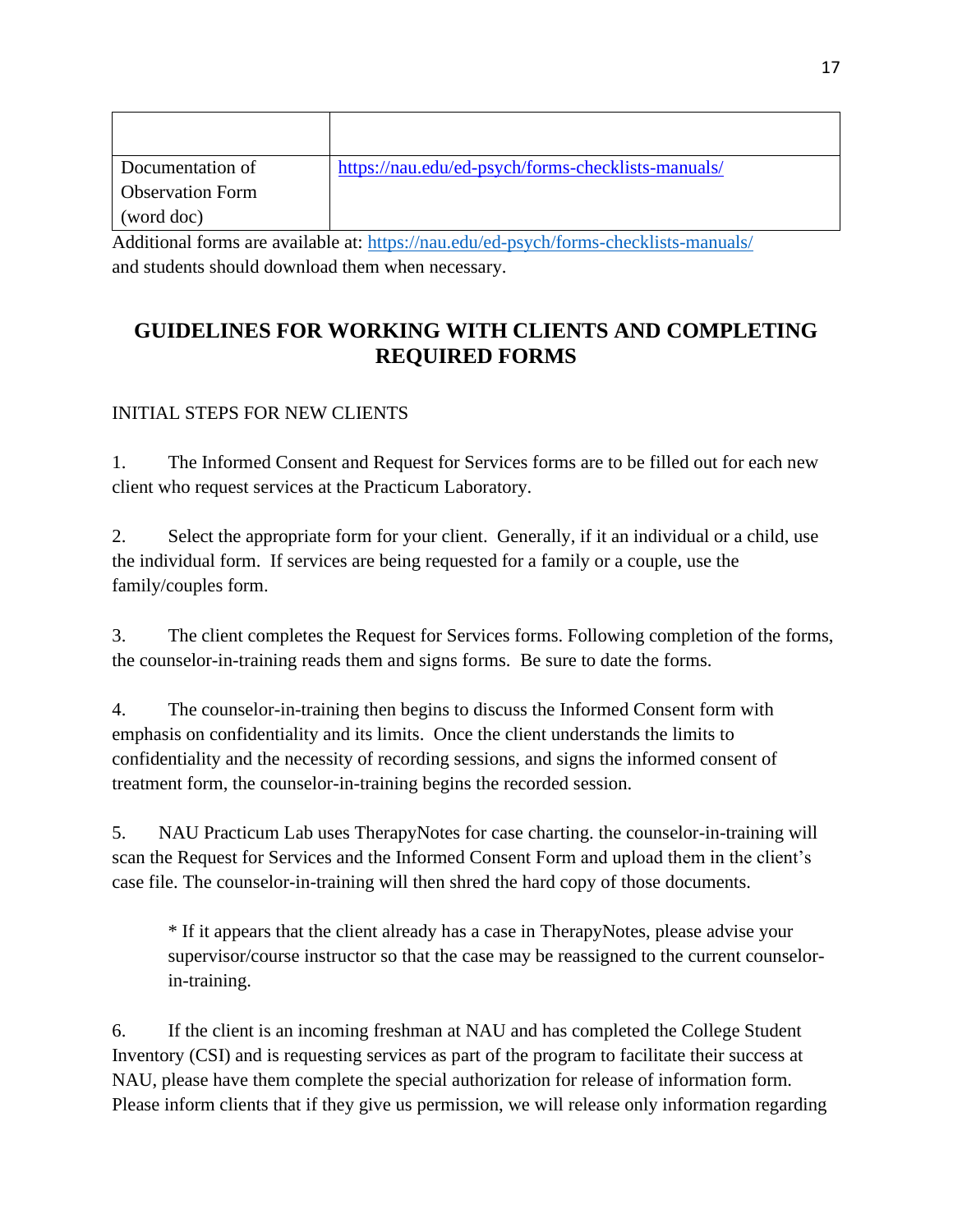the number of sessions and type of sessions (for group counseling only) that he/she attended using NAU ID to the NAU Office of Orientation, Transition, and Retention Services.

If client is an incoming freshman, please insure the client is at least 18 years of age. If not, a minor consent form must be completed.

#### <span id="page-18-0"></span>GUIDELINES FOR INTAKE INTERVIEW REPORT

Instructions for Completing Intake Interview Report:

1. The Intake Interview is located in TherapyNotes. It may be distracting to your client, if you continually glance at the laptop, iPad or other electronic device during the session, so familiarize yourself with the questions on the form. The counselor-in-training fills out this form online. Even if the client came to counseling in a previous semester, it is a good idea to complete a new Intake Interview form as presenting problems may change over time.

2. Complete the form immediately after the first session to ensure the accuracy of information recorded. If you are unsure about certain information, go back and review the recording.

3. All counselors-in-training, especially doctoral and 60-hour master's Clinical Mental Health Counseling students are encouraged to make a diagnostic impression. Many clients may not get a clinical diagnosis per se; however, you can give V codes. Giving a diagnosis will help you get some practice using the DSM-5. If you need assistance with diagnosis, consult with your supervisor.

4. Sign and date all forms when applicable.

### <span id="page-18-1"></span>GUIDELINES FOR COMPLETING COUNSELING SUPERVISION LOG

This form (clinical supervision session form) is to be used to record a comprehensive description of the topics discussed during each supervision meeting with your NAU supervisor.

Supervision form must be completed by the counselor-in-training during or immediately after each supervision session and should be signed by the supervisor.

All completed supervision forms should be uploaded under "Staff Files" on TherapyNotes by the end of the semester.

Appendix- [https://www.azbbhe.us/pdfs/Clinical%20Oversight%20session%20form%20-](https://www.azbbhe.us/pdfs/Clinical%20Oversight%20session%20form%20-%20FINAL%20modified%20112216%20fillable.pdf) [%20FINAL%20modified%20112216%20fillable.pdf](https://www.azbbhe.us/pdfs/Clinical%20Oversight%20session%20form%20-%20FINAL%20modified%20112216%20fillable.pdf)

### <span id="page-18-2"></span>GUIDELINES FOR COMPLETING TREATMENT PLANNING FORM

A treatment planning form must be filled out for each client that you see during each semester. This form is helpful in giving some direction to your session, especially if you have a class credit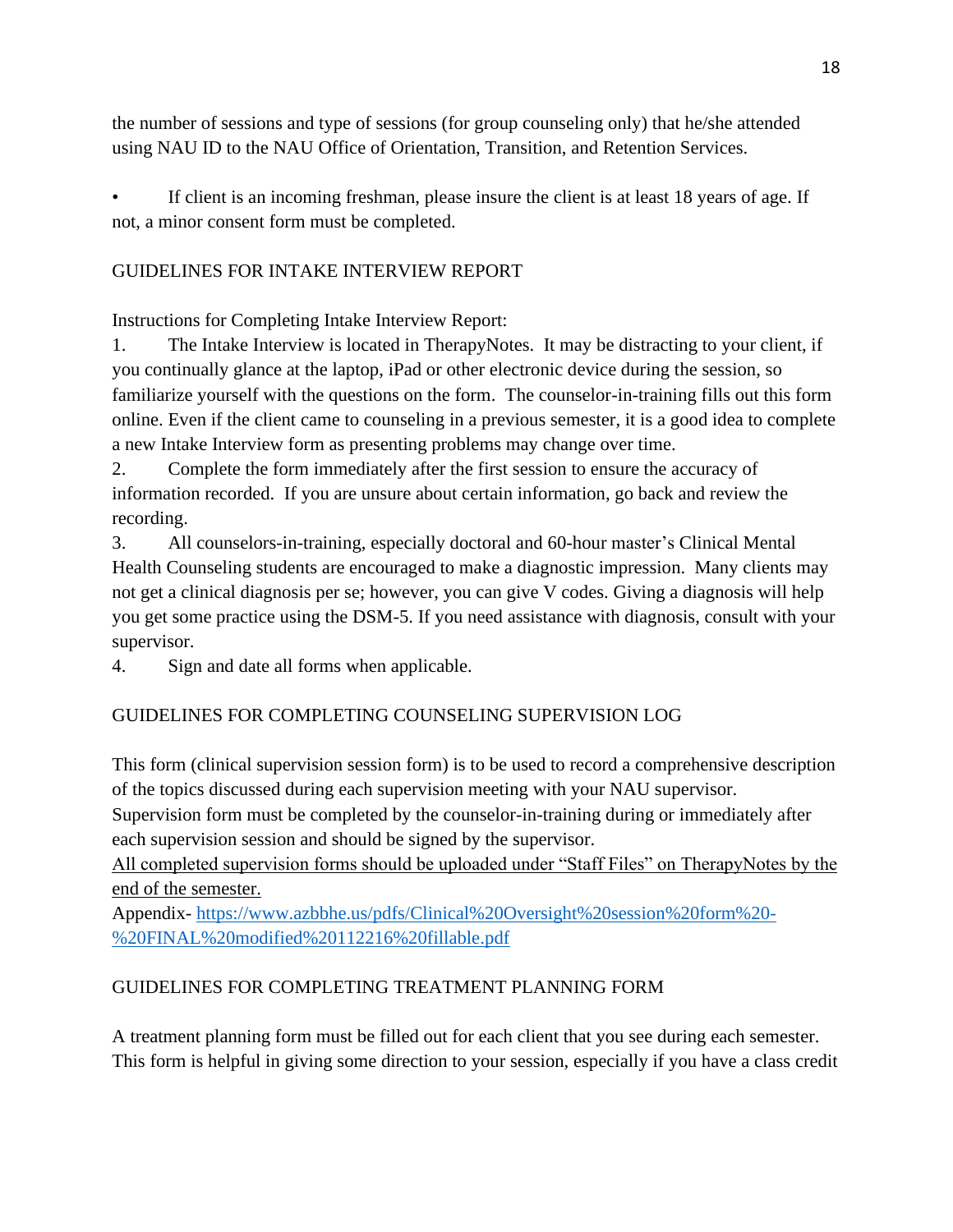client who is functioning well or has no admitted problems. Treatment Planning Forms are located on TherapyNotes.

Instructions for Completing Treatment Planning Form:

1. Treatment planning forms are a common practice in most agencies, so become familiar with the procedure and gain practice in filling out these forms.

2. The goals and objectives within the treatment plan are usually identified during session in with your client and generally at the end of the first session or, at the latest, during the second session.

3. The counselor-in-training and the client will complete the client's treatment plan; the client will sign it and the counselor-in-training will scan the form and upload it in the client's case file. The information included in this signed form should also be typed into the treatment plan form on TherapyNotes.

4. You do not have to complete this form for clients in group. However, occasionally you may have goals for the entire group. In that case, complete one form and upload a copy in each individual case in TherapyNotes.

Information included in Treatment Planning Forms

- Diagnosis: Use the main symptoms the client is experiencing in order to come to a diagnosis. Use the information collected to form a (DSM-V or descriptive) diagnosis. If you are unsure about the diagnosis or you need expert assistance, speak to your clinical supervisor.
- Presenting Problem: Why is the client coming in to treatment? Include current symptoms and behaviors, history of the problem, impairments in life functioning, current risk and safety concerns.
- Treatment Goals: A goal is a description of a destination. The counselor-in-training and client decide, together, what goals should be included in the treatment plan. Goals should be realistic and achievable.
- Objectives: An objective is a measure of the progress that is needed to get to the destination. Make sure objectives are quantifiable, such as reducing depression from 9/10 severity to 6/10, exercising 3 days a week or journaling daily.
- Treatment Strategy / Interventions: Therapeutic interventions are identified for each objective. Identify types of treatment or interventions you might use to achieve the objective.
- Prescribed Frequency of Treatment: Frequency of sessions

# <span id="page-19-0"></span>GUIDELINES FOR PSYCHOTHERAPY TERMINATION NOTE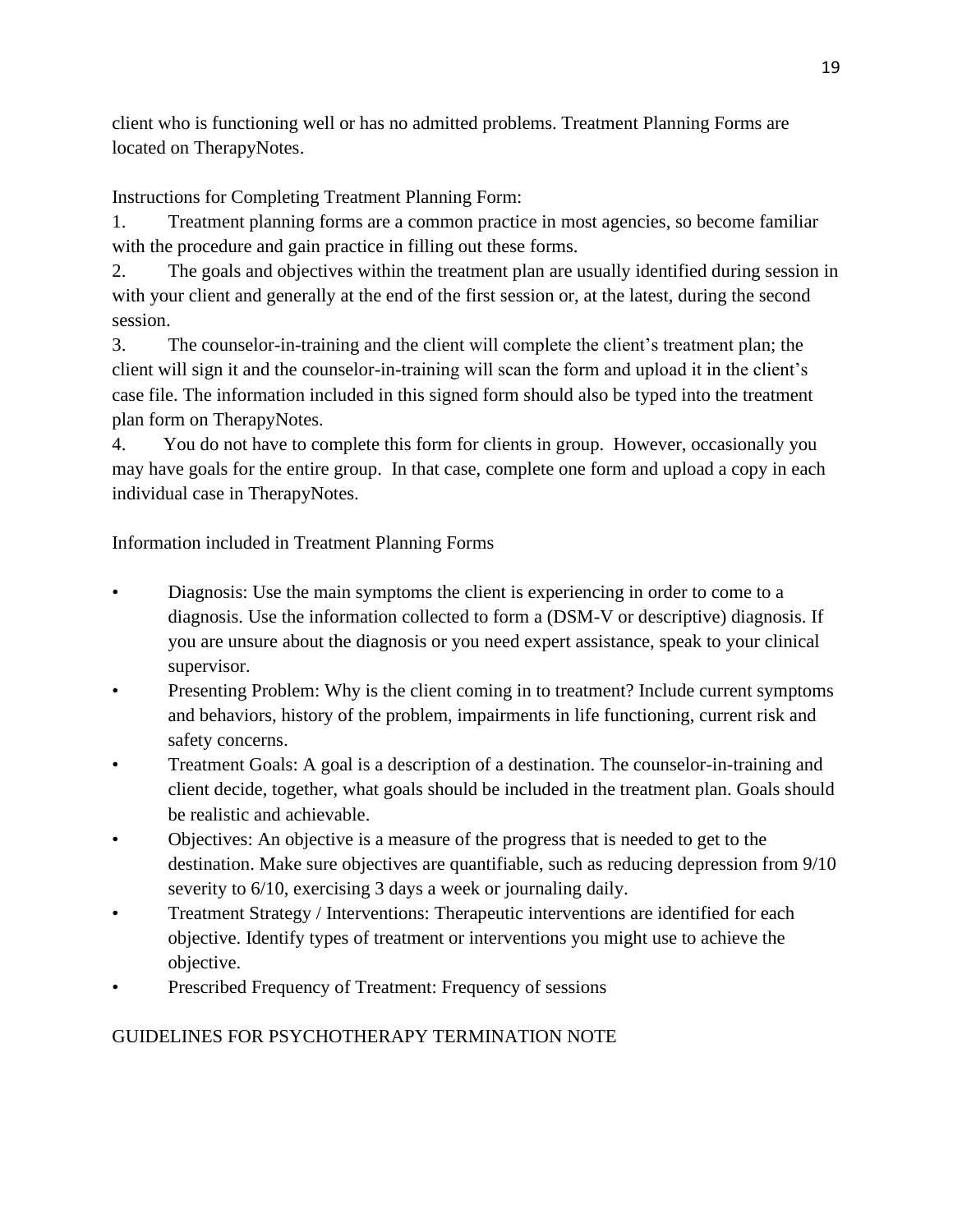The Psychotherapy Termination Note is located in TherapyNotes and must be completed when the counselor-in-training will no longer be working with the client - even if the client will be continuing with another counselor-in-training in this or the following semester.

If a client has a completed "Request for Services" form and has a case number assigned, a termination note must be completed if the client fails to show for an appointment. Attempted contacts must also be noted in TherapyNotes.

<span id="page-20-0"></span>**Practicum Manual Appendices**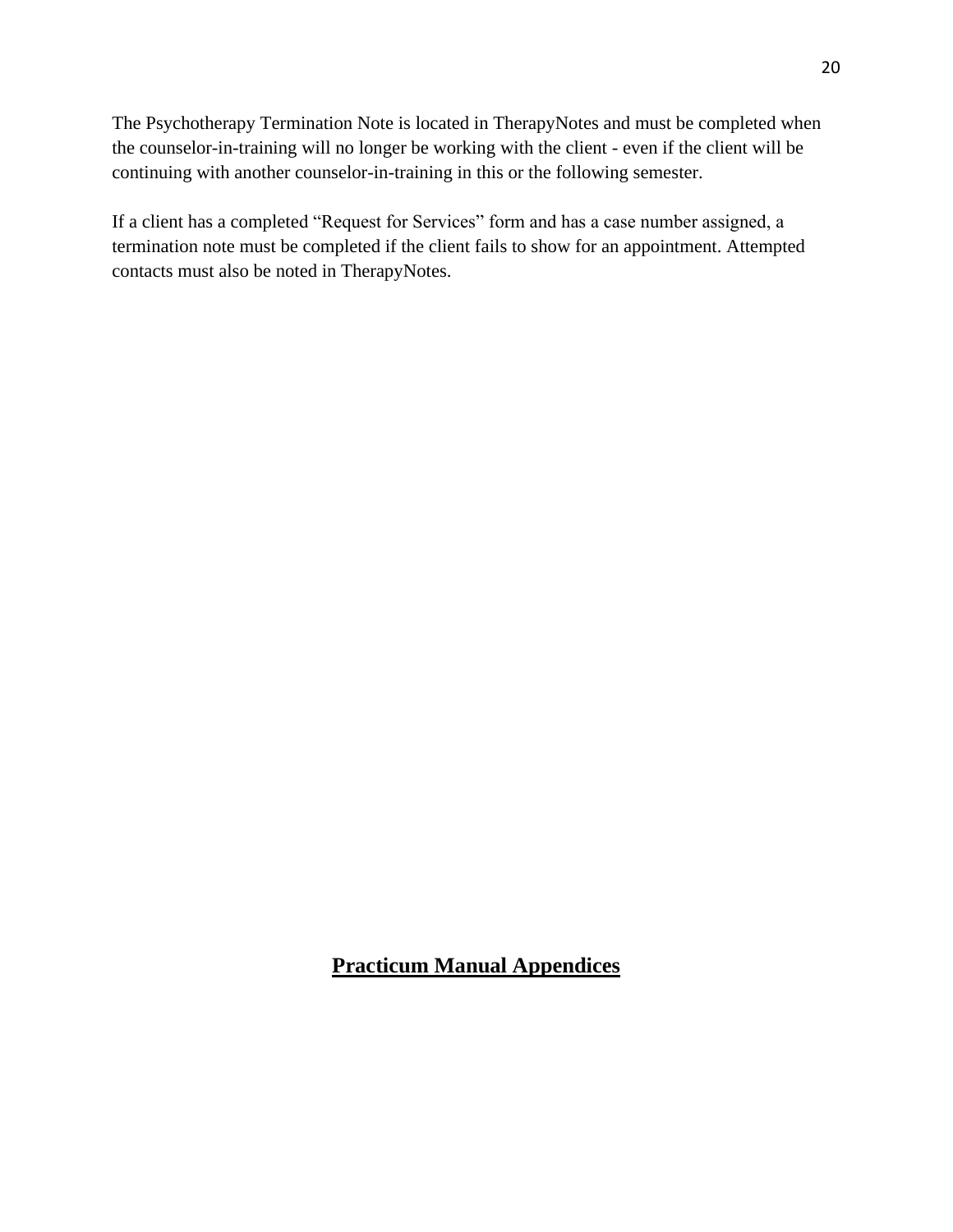<span id="page-21-0"></span>Appendix A: Confidentiality Statement

**PRACTICUM LABORATORY** CONFIDENTIALITY STATEMENT

Counselors-in-training participating in observing recorded sessions that take place in the College of Education Practicum Lab are expected to adhere carefully to the current ACA Ethical Code regarding confidentiality, and to NAU course policies. The mandatory rules for observing recorded sessions are as follows: (1) All session material must be watched privately (in a private setting and with no one else present), or with their course instructor/supervisor in a private setting; (2) session material must never be shared in any way, nor uploaded for any reason to the Internet, etc.; and (3) session material must also never be downloaded to one's desktop/laptop, etc.

Failure to adhere to any of these policies will be expediently reviewed by the Counseling Committee, with program dismissal as a probable outcome.

Counselor-in-training (Printed) Signature/Date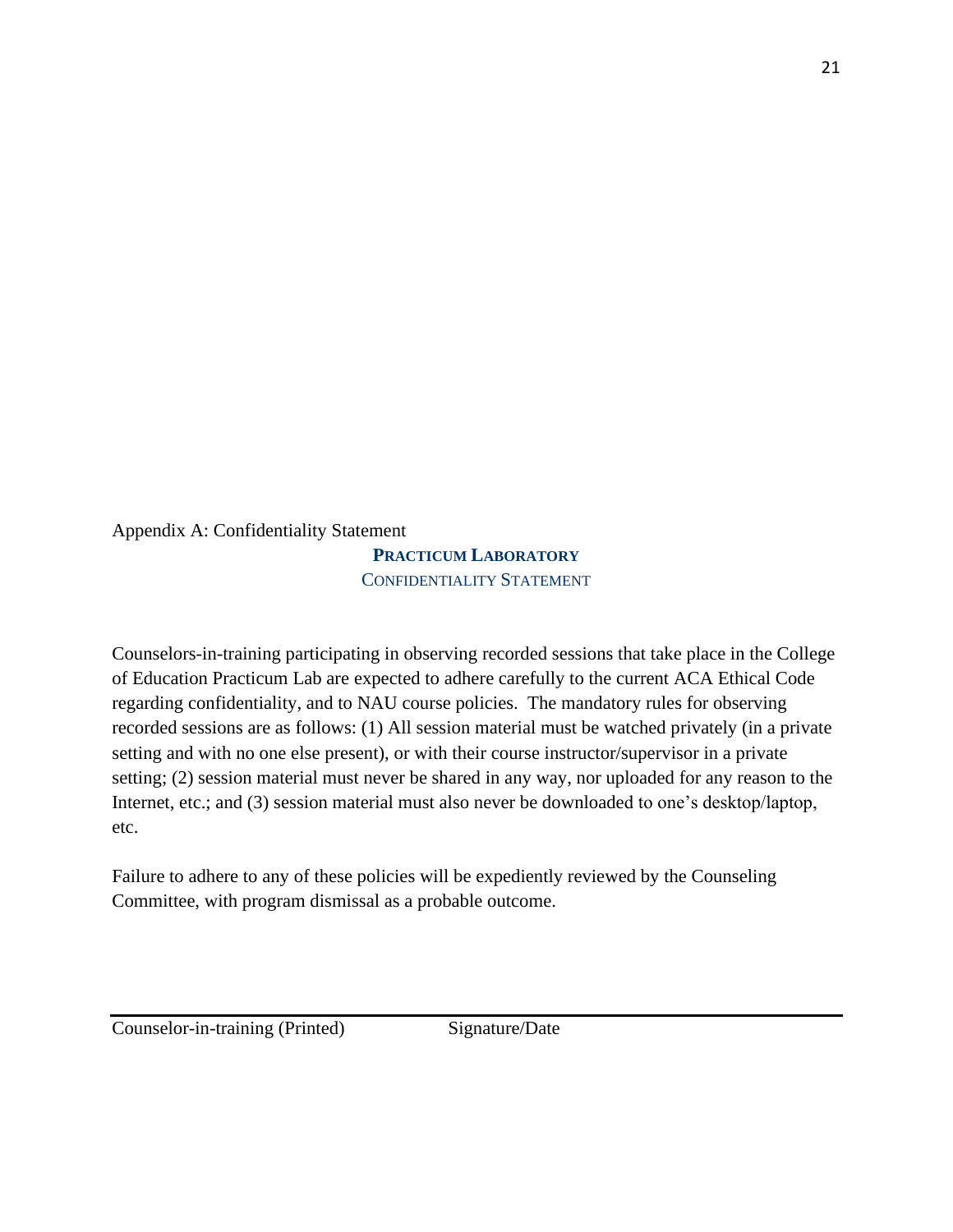Course/Instructor (Printed) Signature/Date

<span id="page-22-0"></span>Appendix B: Informed Consent



**Department of Educational Psychology** 

Northern Arizona University PO Box 5774 Flagstaff, AZ 86011-5774

928-523-7103 928-523-9284 fax https://nau.edu/coe/ed-psych

#### **Practicum Lab Informed Consent Agreement**

**Counselor-in-training's Qualifications:** Your counselor-in-training is a graduate student in the Educational Psychology department at Northern Arizona University, and is working toward completion of a master's degree in clinical mental health counseling, school counseling, or student affairs, or a doctoral degree in the combined counseling/school psychology program. Your counselor-in-training provides counseling under the supervision of a faculty member who is a doctoral-level licensed mental health professional or a doctoral-level student. Your counselor-in-training has completed courses in counseling theories, counseling processes, professional ethics and problems, and many other courses.

As counselors-in-training are students in training rather than licensed professionals, they do not write letters of support for disability determination, assistance animals, and similar situations. If you are seeking counseling for current or potential court-related issues, including child custody,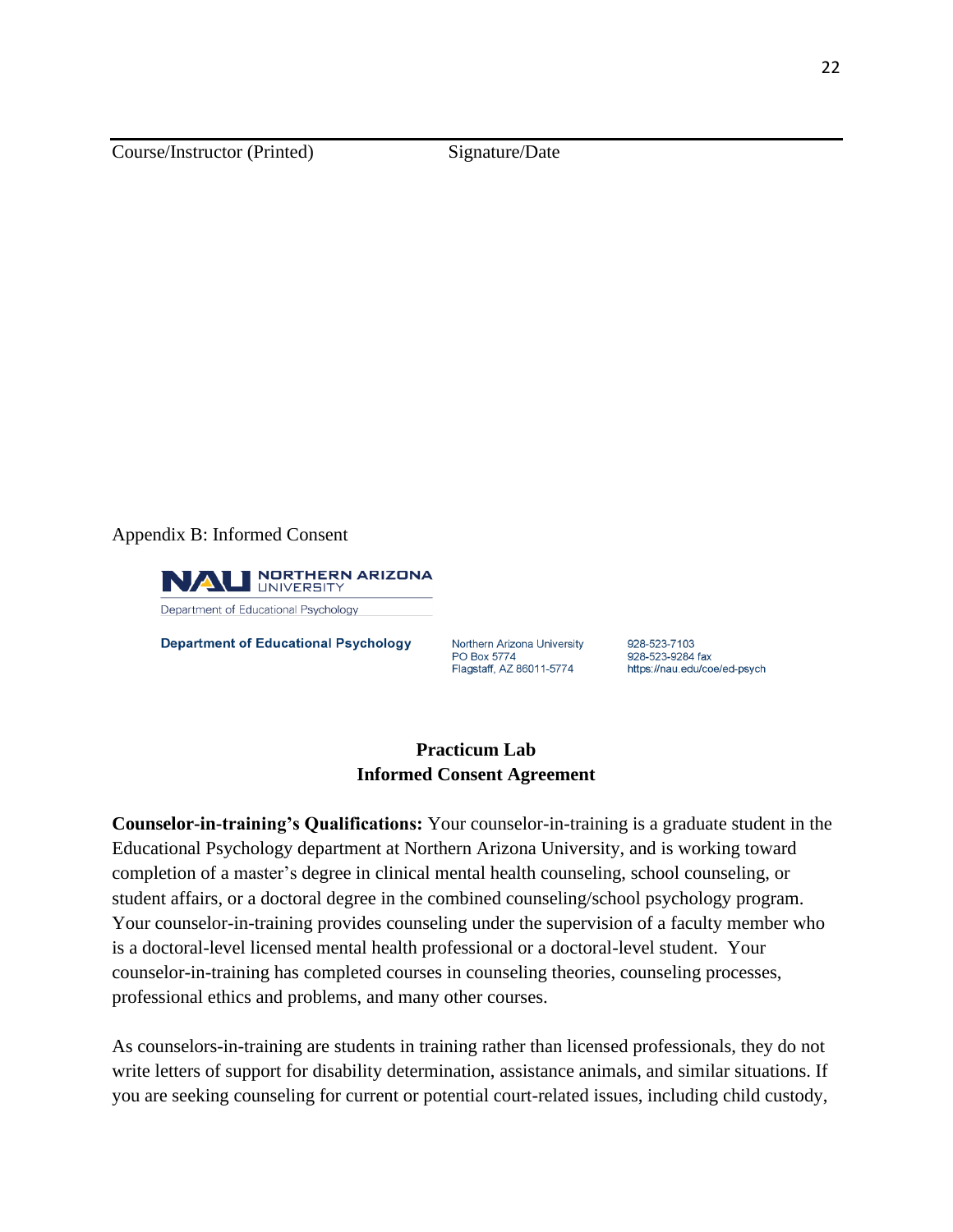you should seek counseling elsewhere, since the counselors-in-training are not qualified to evaluate such issues.

**Records and Confidentiality**: All counseling sessions are digitally recorded for use in supervision and training, and only the people listed at the bottom of this form may see session recordings. The digital recordings made of counseling sessions are not available for viewing by anyone other than counselors-in-training and their supervisors. All counseling sessions are recorded. The recordings are used only for supervision and training purposes. All digital recordings are deleted at the end of the semester.

What you say during counseling is confidential and will not be disclosed to anyone outside the Practicum without your permission, but there are some exceptions. Counselors-in-training are required by law, and by their professional ethics, to break confidentiality (a) if you are seriously considering or likely to attempt suicide; (b) if you threaten to harm or assault someone; (c) if you engage or intend to engage in behavior that will expose someone to a potentially life-threatening communicable disease; (d) if a counselor-in-training suspects abuse, neglect, or exploitation of a minor or an incapacitated adult; (e) if your mental condition renders you gravely disabled; (f) if required by law to disclose information; (g) if records of clients need to be read by authorized auditors or researchers for approved purposes.

Counselors-in-training are required to keep records of their services. Your records are maintained securely and electronically. Records of sessions include your reason for seeking counseling, the goal and progress of counseling, a diagnosis, topics discussed, etc. and will be kept for seven years and 3 years after your eighteenth birthday – whichever is longer.

Please know that E-mail is not guaranteed to be a confidential form of communication with the Practicum Lab or your counselor-in-training.

**Effects of Counseling:** Counseling has been shown to benefit most clients, but there are no guarantees about what will happen, and you may experience uncomfortable feelings since counseling may involve discussing unpleasant aspects of your life. Counseling may lead to changes in your view of your life, which may affect your relationships, your job, and your understanding of yourself. At any time, you may ask your counselor-in-training about the potential positive or negative effects of counseling. Counseling requires your active effort and you will also need to work on improving your life situation outside of the counseling sessions. **Counseling Relationship:** Counseling is a professional relationship rather than a social one, so counseling sessions will focus on you and your concerns. Please do not invite your counselor-intraining to social gatherings, offer gifts, or request letters of recommendation. The counselors-intraining do not interact with, accept friend requests, or follow current or former clients on any social networking site or blog (e.g. Facebook, Twitter, Snapchat, Instagram, LinkedIn, etc.). These sites are not secure and interacting on them blurs the boundaries of the counseling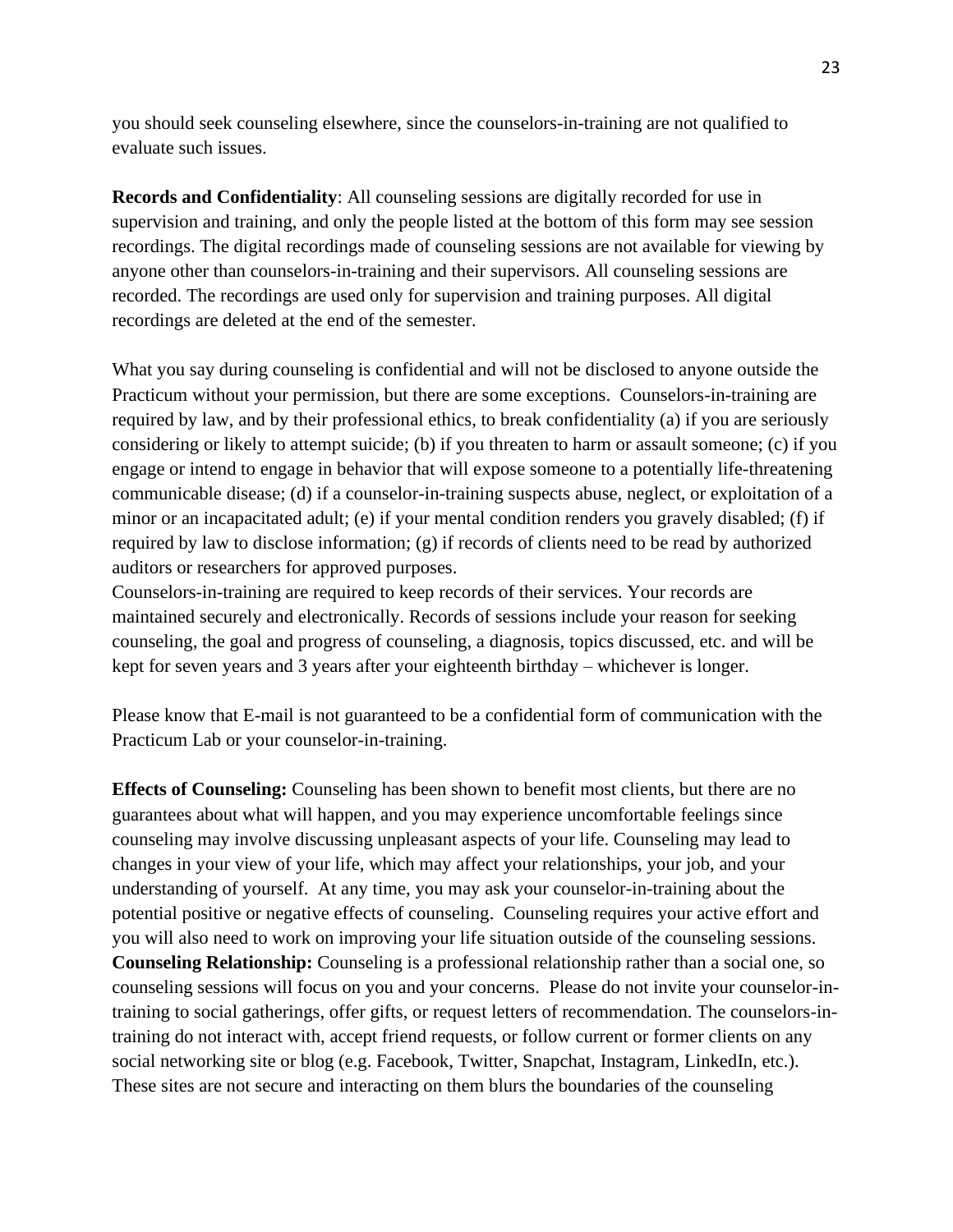relationship. Counseling will only be available until the end of the semester. If you wish to continue counseling after that, you will be provided with some referral options. **Counseling Sessions:** Appointments are usually 45-50 minutes long, once per week. If you are late, the session will still need to end on time. You are free to stop counseling at any time, or you can tell your counselor-in-training if you prefer to see a different counselor-in-training. If you cannot keep an appointment, please call to cancel the day before. If you miss more than one appointment without canceling in advance, your appointment time may be given to someone else. There is no charge for our services.

**Availability:** We are not able to provide services for all clients. If your counselor-in-training and his/her supervisor decides that you would be better served at another agency, you will be provided information on how to get such services.

Flagstaff Clients**:** Call NAU Counseling Services at 523-2261 (if you are an NAU student);

 The Guidance Center at 527-1899 (if you are not an NAU student). If you have an emergency or feel unable to keep yourself safe, go to the emergency room at the Flagstaff Medical Center (1200 N. Beaver St.) or call 911.

Statewide Clients**:** Please refer to the Counseling Resources list provided by your NAU counselor in training. In the event that this is not possible, and you have an emergency or feel unable to keep yourself safe, go to your local emergency room or call 911 for immediate response to your situation.

**Postponement and Termination:** The Practicum Lab reserves the right to postpone and/or terminate counseling of clients who come to their session under the influence of alcohol or drugs, and of clients who do not comply with the medication recommendations of their physician or psychiatrist.

**Counselor-in-training's Rights and Responsibilities:** Your counselor-in-training will be on time to sessions and will work with you in a professional manner consistent with accepted legal and ethical standards. Your counselor-in-training will describe his or her approach to counseling and will work with you to write a treatment plan by the end of your second session. If your counselor-in-training decides that he or she cannot help you, you will be referred to another counselor-in-training. Your counselor-in-training may recommend that you take a career or psychological inventory if the information is needed in order to help you. Your counselor-intraining may give you tasks to do between counseling sessions based on your particular needs.

**Client's Rights and Responsibilities:** You will be expected to present concerns or problems to address in counseling. If you and your counselor-in-training agree on homework, you will be expected to complete it by the next session. You may be asked to fill out an anonymous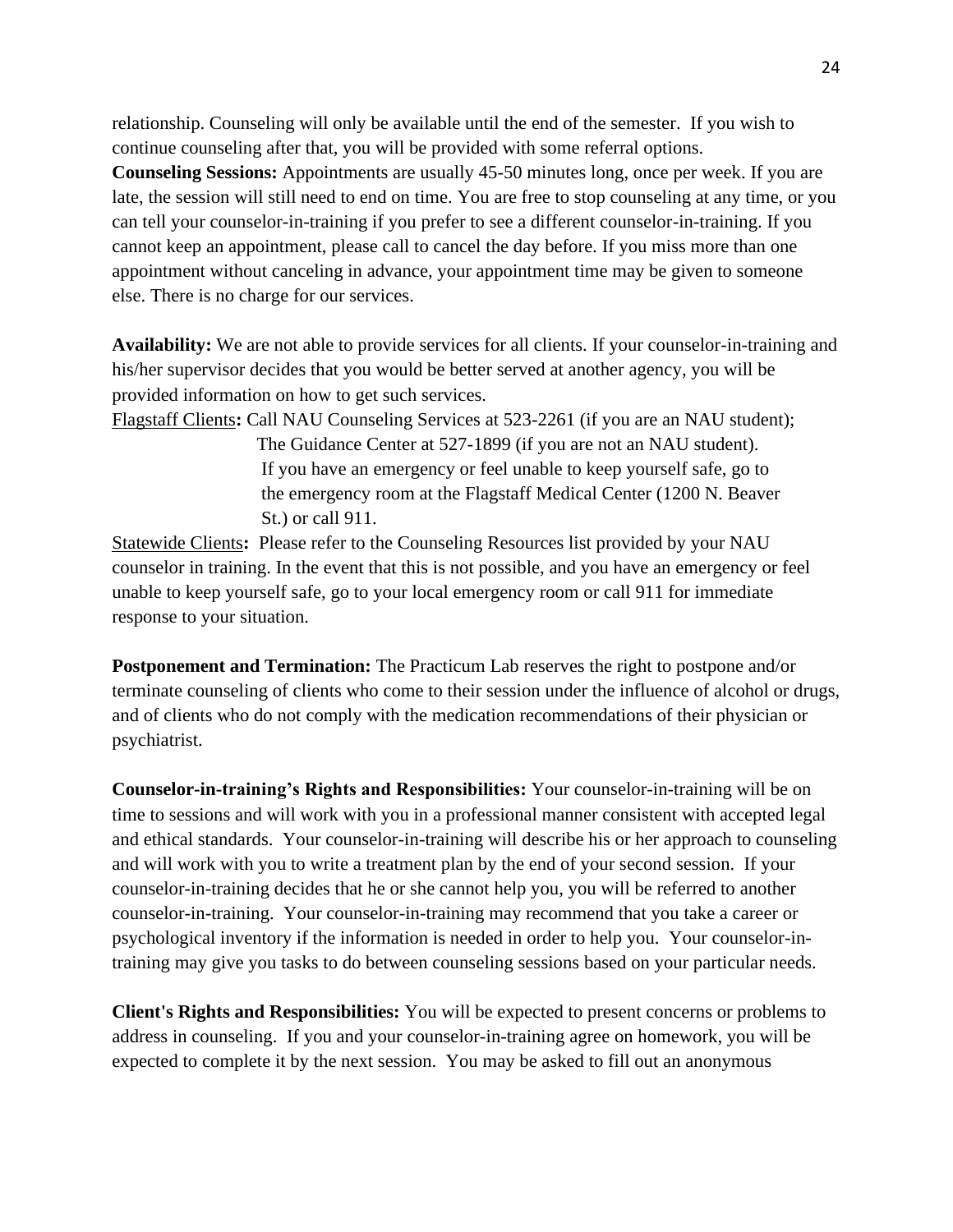evaluation form after each counseling session to assist your counselor-in-training in improving his or her skills.

You have the right to refuse any counseling suggestions or techniques that you think may be harmful. You have the right to receive services that respect your privacy and dignity and that respect your cultural and ethnic identity, religion, disability, gender, age, marital status, and sexual orientation. You have the right to participate in developing a treatment plan to meet your needs. You have the right to examine your records and have them explained to you. If at any time for any reason you are dissatisfied with the counselor-in-training's services, please discuss the issue with your counselor-in-training. If the counselor-in-training is not able to resolve your concern, ask to talk to the counselor-in-training's supervisor. You have the right to stop counseling at any time or to request a different counselor-in-training.

**I have read the information on this form. If there is anything that concerns me or that I do not understand, I will seek clarification from my counselor-in-training before I sign.**

| <b>Client Signature</b>                                                                     | Date                                                                                                                        |
|---------------------------------------------------------------------------------------------|-----------------------------------------------------------------------------------------------------------------------------|
| <b>Witness Signature</b>                                                                    | Date                                                                                                                        |
| <b>Offered a copy to the client</b>                                                         | (Counselor-in-Training, please initial)                                                                                     |
| (client's name):<br>form, and I grand permission for my child to participate in counseling. | If the client is under age 18, I affirm that I am the legal parent or guardian of<br>, I understand the information on this |
| Signature of parent or guardian                                                             | Date                                                                                                                        |
| Counselor-in-training in THIS section                                                       | Instructors/Supervisors                                                                                                     |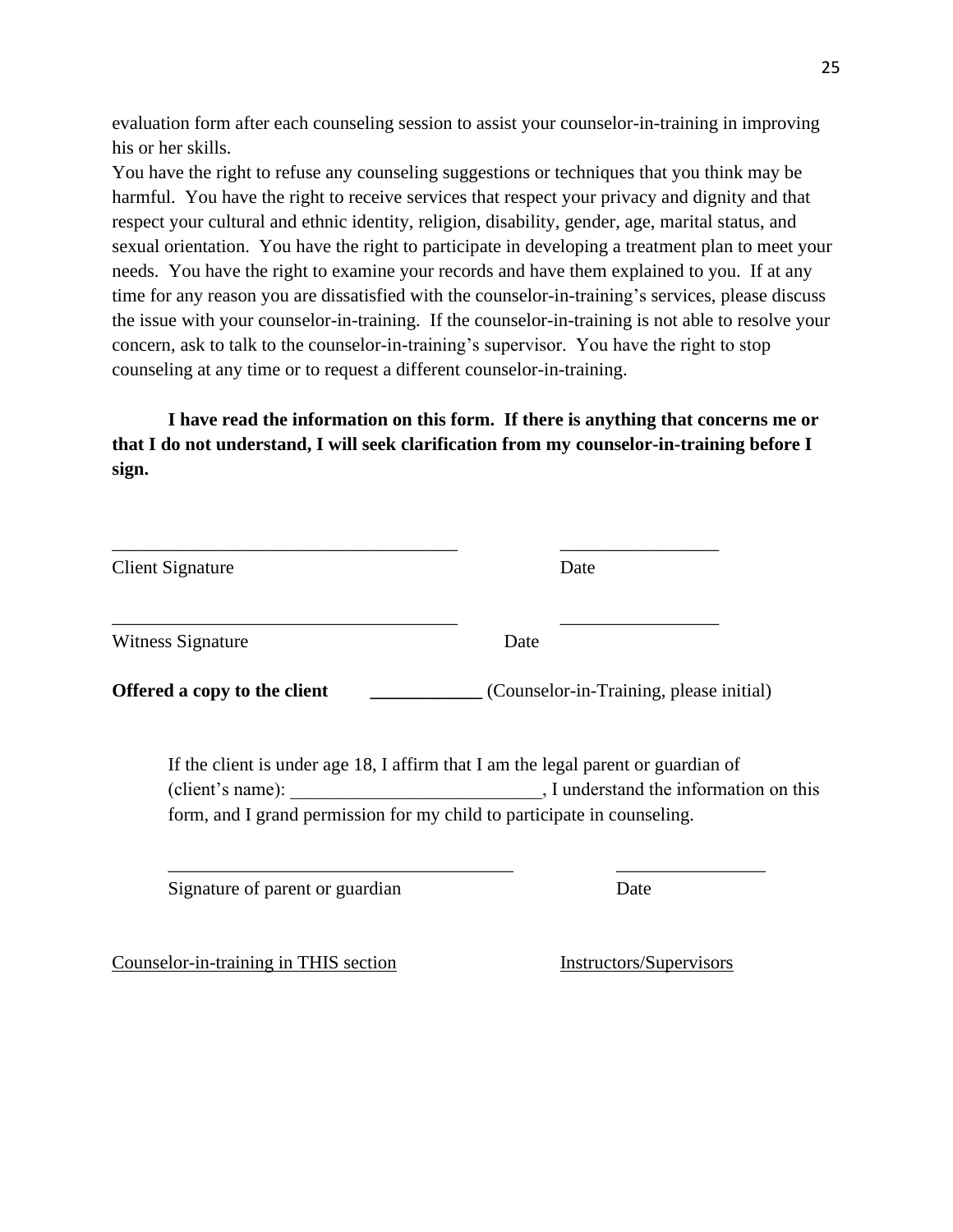<span id="page-26-0"></span>Appendix C: Case staffing outline

#### **Case Staffing Outline**

Please complete two reflective case staffing's during your practicum.

- Your instructor will provide you with due dates.
- Both case staffing's will be orally reported to your Practicum Lab instructor and peers in group supervision.
- Complete both papers using APA formatting.
- · One Case Staffing paper will be considered your "Signature Assignment."

The rubric on Qualtrics will be used to evaluate your paper. It is recommended that you use the rubric as a guide for writing your paper. Your instructor will provide you with a link to view the rubric. The case study must include the following elements:

Title page should include**:** Case Staffing #1 (or #2); Date; Counselor-in-training Name; Location (Which NAU campus): Client Pseudonym or Case #.

**Case Staffings should include the following information, using these headings:**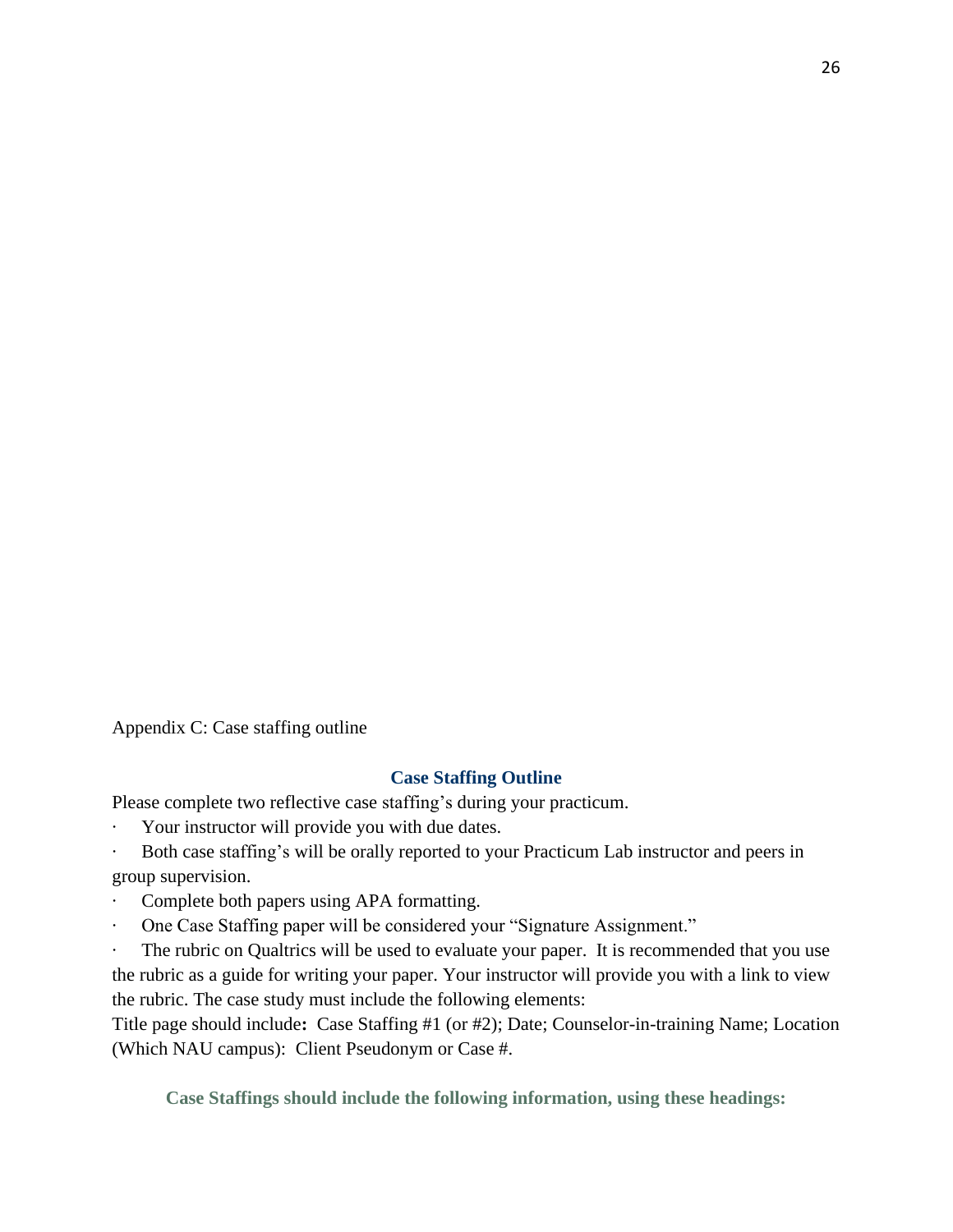1. Identifying Data: Client's age, gender, marital status, ethnicity, current living situation, education, job, etc.

2. Presenting Problem: Client's description of the problem or situation that brought them to counseling.

3. Background Information: Information relevant to the presenting problem.

4. Assessment: Description of formal and informal assessment conducted, including mental status exam (if needed), psychological tests, etc. with test results and interpretations.

5. Case Conceptualization: Describe your view of the client's problem, based on the background information, your assessments, and your theoretical approach. What is the client's problem, in your view (it may differ from the client's presenting problem)? Why does the client have this problem? Why have they had difficulty resolving it? Be sure to include a strengthsbased perspective.

6. Integration of a Guiding Theory: Describe your theoretical approach to counseling with this client. How does your theory guide your conceptualization of the client, their problem, your treatment plan goals and your choice of interventions with this client?

7. Use of Data in Decision Making: Describe how you gathered, analyzed and used data to make decisions in assessing your client, making a diagnosis, creating a treatment plan and choosing interventions.

8. Diagnostic Impression: The diagnosis must be based on the DSM-5.

9. Treatment Plan: Integrate your treatment plan (issues, goals, objectives, counseling methods).

10. Evaluation: What data was collected to determine whether the treatment goals were reached?

11. Literature Review: What key words or phrases did you use to define the client's problem? Summarize the recommended treatments that you found in at least three recent counseling journal articles, including evidence-based treatments.

12. Intervention: Describe your treatment approach in detail. What counseling theories/approaches and techniques did you use? What techniques do you intend to use in upcoming sessions? If you modified techniques for this client, describe how.

13. Rationale: Why did you use the treatment approach you used?

14. Outcome: To what extent did the client improve? What changes occurred?

15. Consultations: With whom did you consult regarding this case?

16. Diversity Issues: How did you deal with diversity issues in this case? Address the ways that you have used ACA multicultural competencies in order to adapt your approach to this particular client. Address how your own ethnic identity, attitudes, beliefs, understanding and acculturative experiences impact your view of this client.

17. Lifespan Development: Address how your understanding of lifespan theories and your client's stage of lifespan development impacts your conceptualization of the client's problem, treatment plan goals and choice of interventions.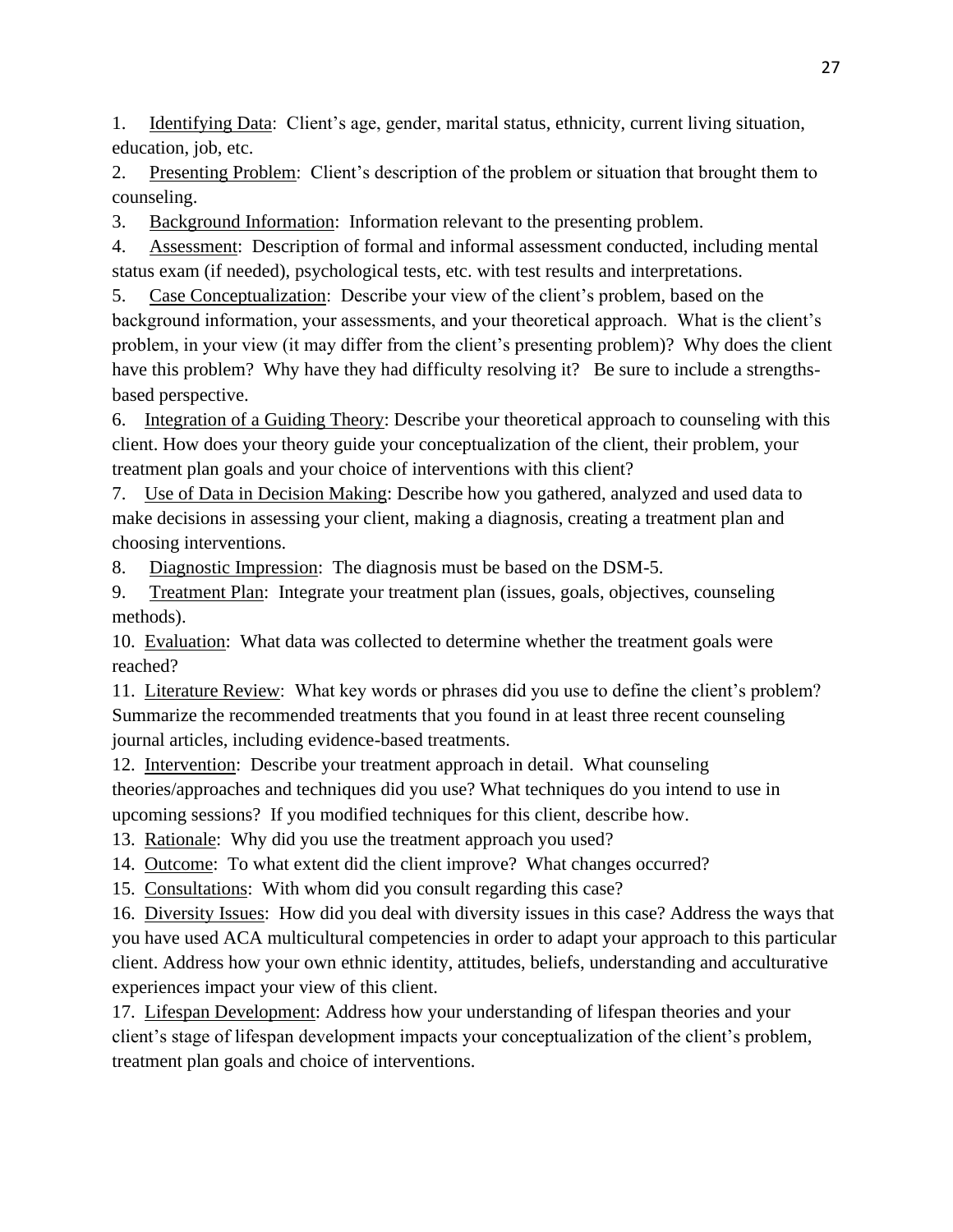18. Technology: Describe your use of recording equipment, computers, e-mail, electronic client record system, etc.

19. Ethical and Legal Standards: Describe ethical or legal issues that were relevant to this case, the relevant ACA standards, and how the issues were resolved.

20. References: in APA style.

#### <span id="page-28-0"></span>Appendix D: Case Staffing Rubric

#### **CASE STAFFING REFLECTION PAPER RUBRIC**

|                        | Inadequate    | Satisfactory  | Good          | Excellent      | Score/ |
|------------------------|---------------|---------------|---------------|----------------|--------|
|                        |               |               |               |                | Level  |
|                        | Value: 1      | Value: 2      | Value: 3      | Value: 4       |        |
| Reflective thinking    | Demonstrates  | Demonstrates  | Demonstrates  | Demonstrates   |        |
| $\&$ professional      | little to no  | basic         | thoughtful    | exceptional    |        |
| maturity               | awareness of  | awareness of  | awareness of  | insightful and |        |
| <b>CAEP Unit Level</b> | problems, and | problems, and | problems and  | a thorough     |        |
| Standard 1, 3          | used some     | used skills   | used relevant | understanding  |        |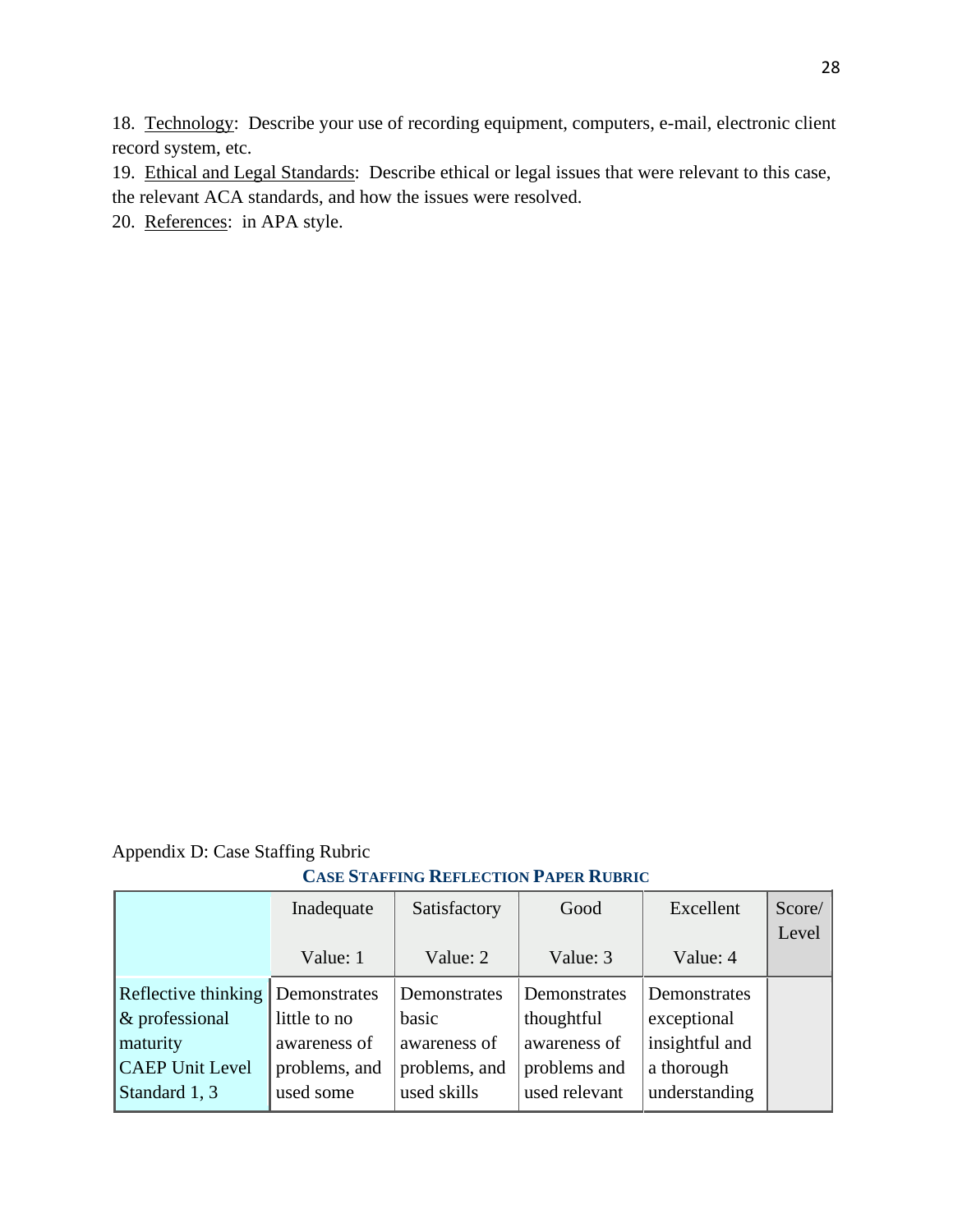|                                                                                                                       | skills to<br>increase client<br>effectiveness                                                                              | appropriately<br>increase client<br>effectiveness                                                           | counseling<br>skills to<br>increase client<br>effectiveness                                         | and<br>exceptional<br>use of<br>counseling<br>skills used to<br>increase client<br>effectiveness                                                  |  |
|-----------------------------------------------------------------------------------------------------------------------|----------------------------------------------------------------------------------------------------------------------------|-------------------------------------------------------------------------------------------------------------|-----------------------------------------------------------------------------------------------------|---------------------------------------------------------------------------------------------------------------------------------------------------|--|
| Integration of<br><b>Counseling Theory</b><br>in Case<br>Conceptualization<br><b>CAEP Unit Level</b><br>Standard 1, 3 | Link to theory<br>incomplete or<br>vague with<br>little or no<br>supporting<br>details or link<br>to presenting<br>problem | Discusses at<br>least one<br>theoretical<br>construct and<br>makes some<br>link to<br>presenting<br>problem | Discusses two<br>or more<br>theoretical<br>constructs and<br>clear link to<br>presenting<br>problem | Discusses two<br>or more<br>related<br>theoretical<br>constructs<br>exceptionally<br>well and<br>strong links<br>made to<br>presenting<br>problem |  |
| Diagnosis/<br>Assessment of<br>Presenting<br>Problem<br><b>CAEP Unit Level</b><br>Standard 3                          | Inaccurate and<br>based on<br>minimal<br>evidence;<br>poorly<br>presented                                                  | Adequate and<br>based on some<br>evidence;<br>presentation is<br>weak                                       | Adequate and<br>based on some<br>evidence; well<br>presented                                        | Accurate and<br>based on<br>considerable<br>evidence; well<br>presented                                                                           |  |
| <b>Literature Search</b><br><b>CAEP Unit Level</b><br>Standard 1                                                      | No evidence<br>of literature<br>search                                                                                     | Three sources<br>included; but<br>not relevant or<br>recent                                                 | Sources<br>included are<br>relevant and<br>recent                                                   | Sources<br>included are<br>relevant,<br>recent, and<br>related to<br>evidence-<br>based practice                                                  |  |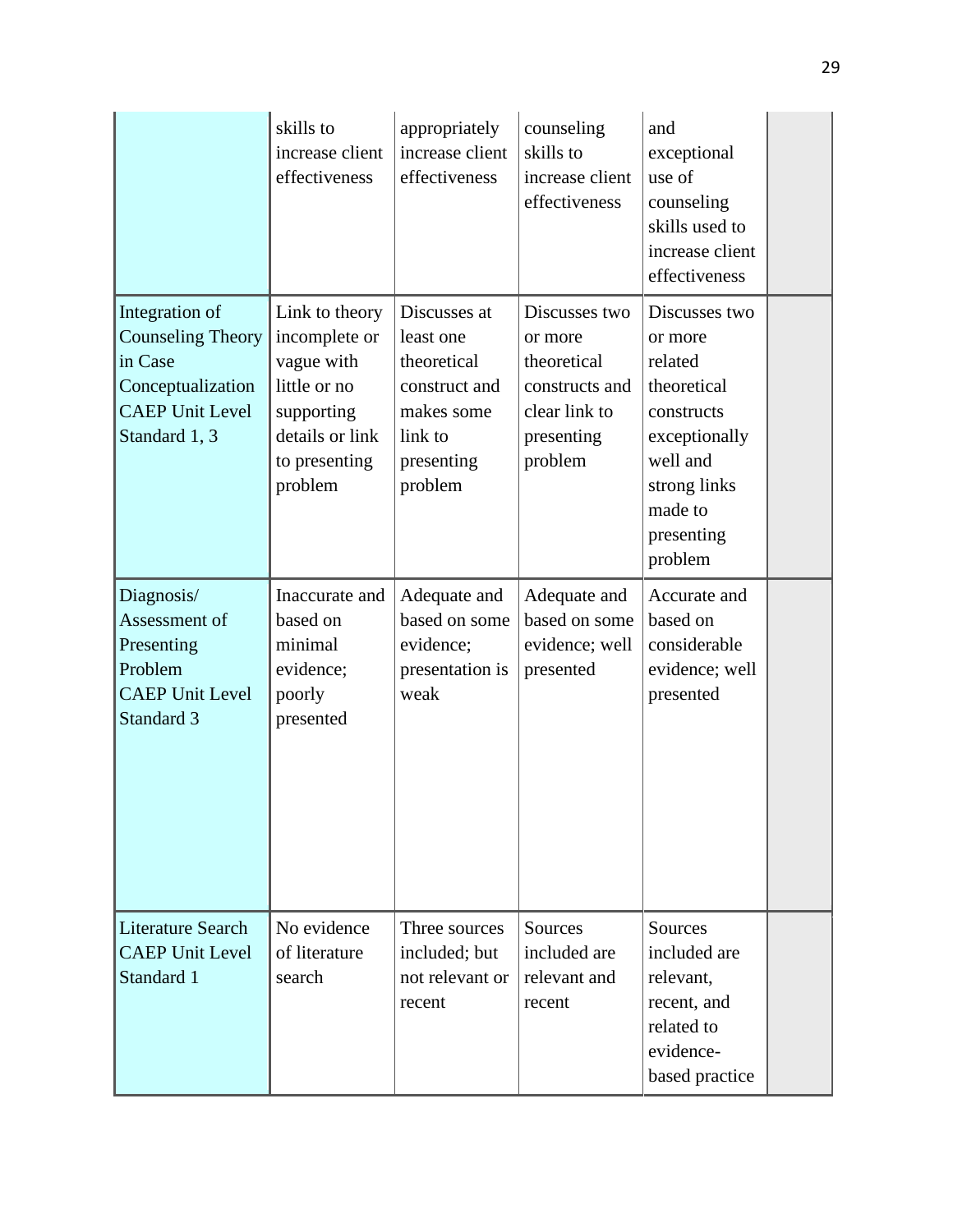| Use of data in<br>decision-making<br>(e.g., treatment,<br>assessment,<br>evaluation, etc.)<br><b>CAEP Unit Level</b><br>Standard 1, 3 | Does not use<br>data in<br>decision-<br>making                                                                | Uses data but<br>may not be<br>related to<br>decision-<br>making                                                            | Good use of<br>data in<br>decision-<br>making                                                                     | Uses data<br>effectively in<br>decision-<br>making                                                                     |  |
|---------------------------------------------------------------------------------------------------------------------------------------|---------------------------------------------------------------------------------------------------------------|-----------------------------------------------------------------------------------------------------------------------------|-------------------------------------------------------------------------------------------------------------------|------------------------------------------------------------------------------------------------------------------------|--|
| <b>Treatment Goals</b><br><b>CAEP Unit Level</b><br>Standard 3                                                                        | No treatment<br>goals<br>identified                                                                           | Few if any<br>goals<br>identified;<br>some<br>connection to<br>presenting<br>problem and<br>evidence-<br>based<br>treatment | Short and<br>long-term<br>goals; vaguely<br>tied to<br>evidence-<br>based<br>treatment                            | Short and<br>Long-term<br>goals clearly<br>tied to<br>presenting<br>problem, and<br>evidence-<br>based<br>treatment    |  |
| <b>Ethical and Legal</b><br>Issues and<br>Professional<br><b>Standards</b><br><b>CAEP Unit Level</b><br>Standard 1                    | Little or no<br>understanding<br>and awareness<br>of ethical/legal<br>issues and<br>professional<br>standards | Some<br>understanding<br>and awareness<br>of ethical/legal<br>issues and<br>professional<br>standards                       | Demonstrates<br>understanding<br>and awareness<br>of ethical<br>/legal issues<br>and<br>professional<br>standards | Demonstrates<br>excellent<br>knowledge and<br>awareness of<br>ethical/legal<br>issues and<br>professional<br>standards |  |

# **CASE STAFFING REFLECTION PAPER RUBRIC,** *CONTINUED*

|                          | Inadequate     | Satisfactory  | Good                 | Excellent     | Score/ |
|--------------------------|----------------|---------------|----------------------|---------------|--------|
|                          |                |               |                      |               | Level  |
|                          | Value: 1       | Value: 2      | Value: 3             | Value: 4      |        |
| <b>Openness to</b>       | No evidence    | Limited       | Some evidence Strong |               |        |
| Diversity Issue          | of openness,   | evidence of   | of openness          | evidence of   |        |
| and Ability to           | understanding  | openness,     | and/or               | openness,     |        |
| <b>Work with Diverse</b> | and ability to | understanding | understanding        | understanding |        |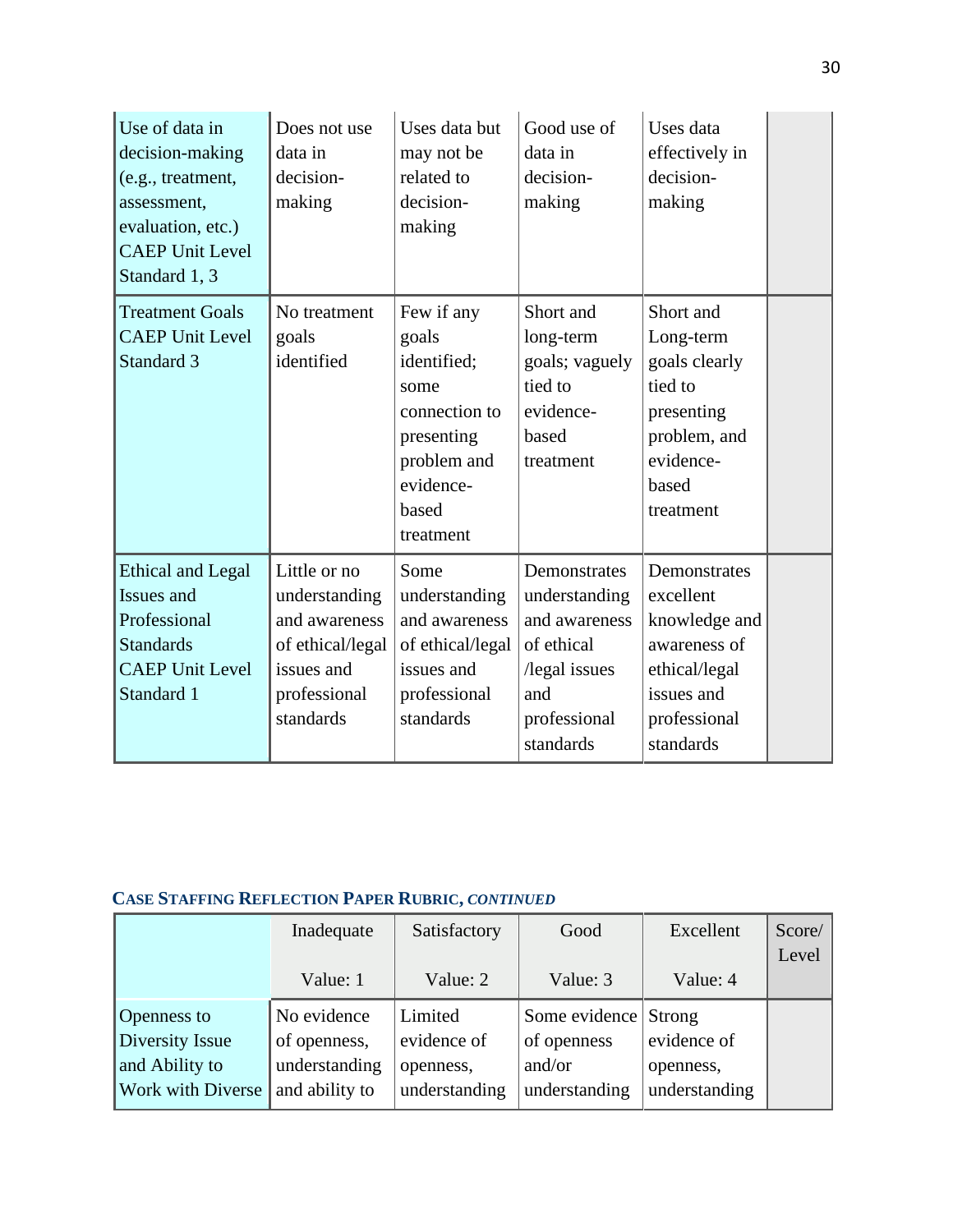| Populations<br><b>CAEP Unit Level</b><br>Standard 4                    | work with<br>diverse<br>populations                                                                                                      | and ability to<br>work with<br>diverse<br>populations                                                                                                   | and ability to<br>work with<br>diverse<br>populations                                                                                        | and ability to<br>work with<br>diverse<br>populations                                                                                                                |  |
|------------------------------------------------------------------------|------------------------------------------------------------------------------------------------------------------------------------------|---------------------------------------------------------------------------------------------------------------------------------------------------------|----------------------------------------------------------------------------------------------------------------------------------------------|----------------------------------------------------------------------------------------------------------------------------------------------------------------------|--|
| Technological<br><b>Skills</b><br><b>CAPE Unit Level</b><br>Standard 1 | Limited or no<br>evidence of<br>ability and<br>experience<br>with<br>technological<br>skills                                             | Some evidence<br>of ability and<br>experience<br>with<br>technological<br>skills                                                                        | Provides good<br>evidence of<br>ability and<br>experience<br>with<br>technology                                                              | <b>Strong</b><br>evidence of<br>ability and<br>experience<br>with<br>technology                                                                                      |  |
| <b>Writing Skills</b>                                                  | References do<br>not follow the<br>proper format<br>(APA style)<br>and Frequent<br>errors in<br>spelling,<br>grammar, and<br>punctuation | References do<br>not follow the<br>proper format<br>(APA style) or<br>Errors in<br>grammar and<br>punctuation,<br>but spelling<br>has been<br>proofread | References are<br>prepared in the<br>proper format<br>(APA style);<br>Occasional<br>grammatical<br>errors and<br>questionable<br>word choice | References are<br>prepared in the<br>proper format<br>(APA style);<br>Nearly error-<br>free which<br>reflects clear<br>understanding<br>and thorough<br>proofreading |  |

# **QUALTRICS LINK:**

[https://nau.co1.qualtrics.com/jfe/form/SV\\_6D3yGx5qkLu2gTP](https://nau.co1.qualtrics.com/jfe/form/SV_6D3yGx5qkLu2gTP)

<span id="page-31-0"></span>Appendix E: Supervision Log

# **Clinical Supervision Session Form\***

| Name of Supervisee: | Mode of clinical                     |
|---------------------|--------------------------------------|
|                     | supervision: $\Box$ Online           |
|                     | $\Box$ Telephone $\Box$ Telemedicine |
|                     | $\Box$ In person                     |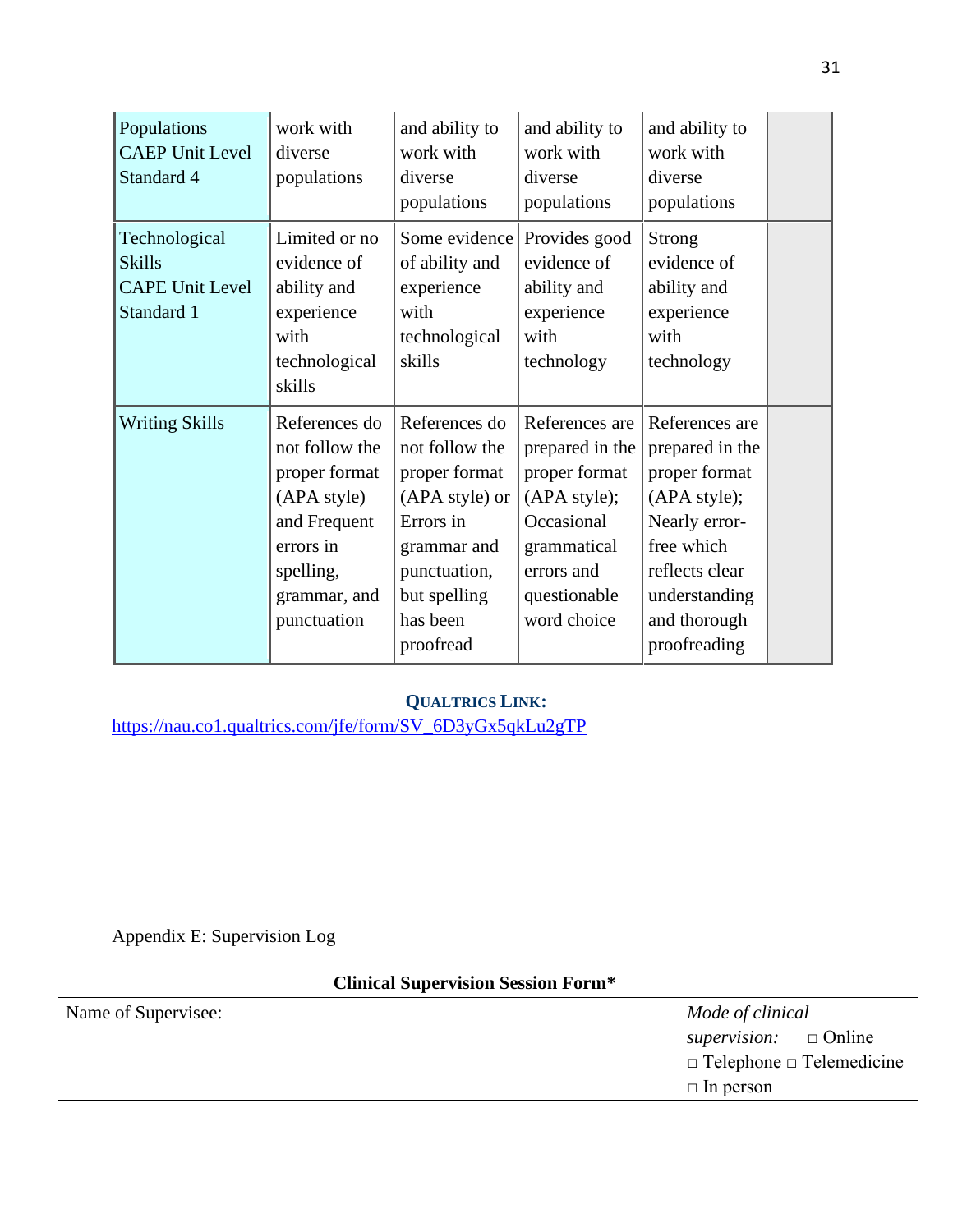|                                                                                                   | $\Box$ Individual<br>Please indicate:<br>$\Box$ Group (2)<br>$\Box$<br>Group $(3-6)$ |
|---------------------------------------------------------------------------------------------------|--------------------------------------------------------------------------------------|
| Date of session:                                                                                  | Duration of session:<br>(Sessions must be at least 30 minutes)                       |
| Comprehensive description of topics discussed:                                                    |                                                                                      |
|                                                                                                   |                                                                                      |
|                                                                                                   |                                                                                      |
|                                                                                                   |                                                                                      |
|                                                                                                   |                                                                                      |
|                                                                                                   |                                                                                      |
| Comprehensive description of results of compliance review of supervisee's clinical documentation: |                                                                                      |
|                                                                                                   |                                                                                      |
|                                                                                                   |                                                                                      |
|                                                                                                   |                                                                                      |
|                                                                                                   |                                                                                      |
|                                                                                                   |                                                                                      |
|                                                                                                   |                                                                                      |
|                                                                                                   | All sections above must be completed in their entirety. Refer to R4-6-212.           |
|                                                                                                   |                                                                                      |

Supervisor signature Date signed

\_\_\_\_\_\_\_\_\_\_\_\_\_\_\_\_\_\_\_\_\_\_\_\_\_\_\_\_\_\_\_\_\_\_\_\_\_\_\_\_\_\_\_\_\_\_\_\_\_\_\_\_\_\_\_\_

\_\_\_\_\_\_\_\_\_\_\_\_\_\_\_\_\_\_\_\_

\_\_\_\_\_\_\_\_\_\_\_\_\_\_\_\_\_\_\_\_

 $\overline{\phantom{a}}$ 

 $\overline{\phantom{a}}$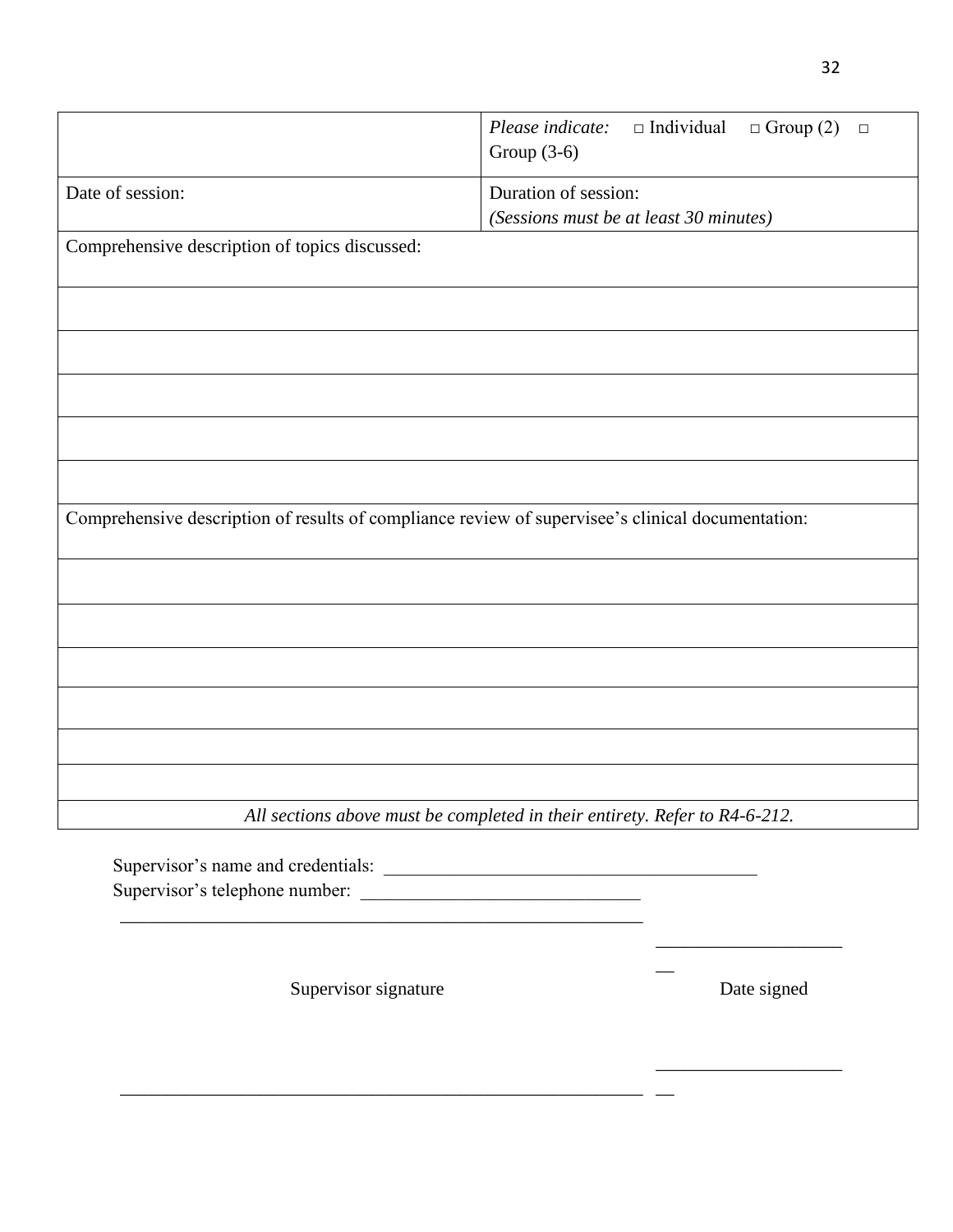# Supervisee signature Date signed

# **Clinical Supervision Session Form\* AZBBHE Clinical Supervision –** *referenced to A.A.C. - R4-6-212*

|                                           | Review of legal and ethical requirements applicable to the scope of practice, including                                                                                                                                                                                      |
|-------------------------------------------|------------------------------------------------------------------------------------------------------------------------------------------------------------------------------------------------------------------------------------------------------------------------------|
|                                           | professional                                                                                                                                                                                                                                                                 |
|                                           | $\text{conduct} - \text{Cl}$                                                                                                                                                                                                                                                 |
|                                           | Monitoring of activities to ensure that services are provided safely and competently $-C2$                                                                                                                                                                                   |
|                                           | Verification that the supervisee provides clients with appropriate written notice of clinical                                                                                                                                                                                |
|                                           | supervision, including the means to obtain the name and telephone number of the                                                                                                                                                                                              |
|                                           | supervised's clinical supervisor $-C3$                                                                                                                                                                                                                                       |
|                                           | On-going compliance review to ensure that the supervisee maintains adequate written                                                                                                                                                                                          |
|                                           | $documentation - C7$                                                                                                                                                                                                                                                         |
|                                           | <b>ADHS/DBHS Practice Protocol - Clinical Oversight</b>                                                                                                                                                                                                                      |
|                                           | The following minimum elements must be addressed when providing clinical oversight.                                                                                                                                                                                          |
|                                           | Additional items can be discussed as determined by clinical                                                                                                                                                                                                                  |
|                                           | necessity. NOTE: The items below do not relate to the AZBBHE                                                                                                                                                                                                                 |
|                                           | requirements.                                                                                                                                                                                                                                                                |
| $\bigcirc$                                | Legal and ethical requirements applicable to the scope of practice                                                                                                                                                                                                           |
| $\begin{matrix} 0 \\ 0 \\ 0 \end{matrix}$ | Adherence to agency, licensing and accrediting requirements                                                                                                                                                                                                                  |
|                                           | <b>ADHS/DBHS Provider Manual and Clinical Practice Protocols</b>                                                                                                                                                                                                             |
|                                           | Arizona Vision and 12 Principles and Arizona Statutes                                                                                                                                                                                                                        |
| OOOO                                      | Meet Me Where I Am practice fidelity/collaboration with services<br>Special needs of Children<br>Special needs of the Developmentally Disabled<br>Assessment and evaluation of competence and effectiveness<br>Self-monitoring of compassion fatigue, burnout and impairment |
| $\bigcirc$                                | Client's and/or family's behavioral health<br>Client progress towards the agreed upon ISP goals                                                                                                                                                                              |